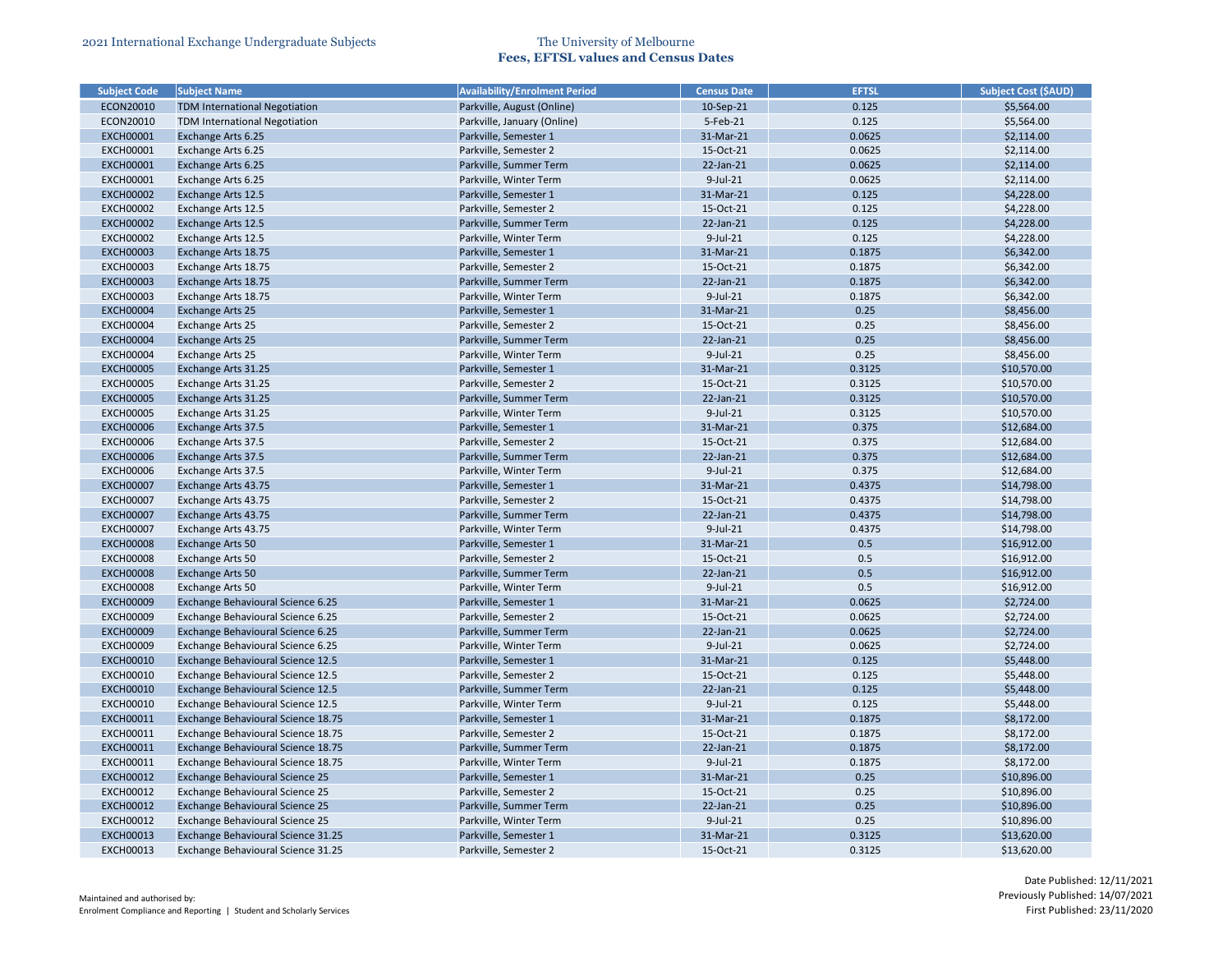|                  | <b>Subject Code</b> | <b>Subject Name</b>                        | <b>Availability/Enrolment Period</b> | <b>Census Date</b> | <b>EFTSL</b> | <b>Subject Cost (\$AUD)</b> |
|------------------|---------------------|--------------------------------------------|--------------------------------------|--------------------|--------------|-----------------------------|
| <b>EXCH00013</b> |                     | Exchange Behavioural Science 31.25         | Parkville, Summer Term               | 22-Jan-21          | 0.3125       | \$13,620.00                 |
| <b>EXCH00013</b> |                     | Exchange Behavioural Science 31.25         | Parkville, Winter Term               | $9$ -Jul-21        | 0.3125       | \$13,620.00                 |
| <b>EXCH00014</b> |                     | Exchange Behavioural Science 37.5          | Parkville, Semester 1                | 31-Mar-21          | 0.375        | \$16,344.00                 |
| <b>EXCH00014</b> |                     | Exchange Behavioural Science 37.5          | Parkville, Semester 2                | 15-Oct-21          | 0.375        | \$16,344.00                 |
| <b>EXCH00014</b> |                     | Exchange Behavioural Science 37.5          | Parkville, Summer Term               | 22-Jan-21          | 0.375        | \$16,344.00                 |
| <b>EXCH00014</b> |                     | Exchange Behavioural Science 37.5          | Parkville, Winter Term               | 9-Jul-21           | 0.375        | \$16,344.00                 |
| <b>EXCH00015</b> |                     | Exchange Behavioural Science 43.75         | Parkville, Semester 1                | 31-Mar-21          | 0.4375       | \$19,068.00                 |
| <b>EXCH00015</b> |                     | Exchange Behavioural Science 43.75         | Parkville, Semester 2                | 15-Oct-21          | 0.4375       | \$19,068.00                 |
| <b>EXCH00015</b> |                     | Exchange Behavioural Science 43.75         | Parkville, Summer Term               | 22-Jan-21          | 0.4375       | \$19,068.00                 |
| <b>EXCH00015</b> |                     | Exchange Behavioural Science 43.75         | Parkville, Winter Term               | $9$ -Jul-21        | 0.4375       | \$19,068.00                 |
| <b>EXCH00016</b> |                     | Exchange Behavioural Science 50            | Parkville, Semester 1                | 31-Mar-21          | 0.5          | \$21,792.00                 |
| <b>EXCH00016</b> |                     | Exchange Behavioural Science 50            | Parkville, Semester 2                | 15-Oct-21          | 0.5          | \$21,792.00                 |
| <b>EXCH00016</b> |                     | Exchange Behavioural Science 50            | Parkville, Summer Term               | 22-Jan-21          | 0.5          | \$21,792.00                 |
| <b>EXCH00016</b> |                     | Exchange Behavioural Science 50            | Parkville, Winter Term               | 9-Jul-21           | 0.5          | \$21,792.00                 |
| <b>EXCH00017</b> |                     | Exchange Management and Commerce 6.25      | Parkville, Semester 1                | 31-Mar-21          | 0.0625       | \$2,782.00                  |
| <b>EXCH00017</b> |                     | Exchange Management and Commerce 6.25      | Parkville, Semester 2                | 15-Oct-21          | 0.0625       | \$2,782.00                  |
| <b>EXCH00017</b> |                     | Exchange Management and Commerce 6.25      | Parkville, Summer Term               | 22-Jan-21          | 0.0625       | \$2,782.00                  |
| <b>EXCH00017</b> |                     | Exchange Management and Commerce 6.25      | Parkville, Winter Term               | $9$ -Jul-21        | 0.0625       | \$2,782.00                  |
| <b>EXCH00018</b> |                     | Exchange Management and Commerce 12.5      | Parkville, Semester 1                | 31-Mar-21          | 0.125        | \$5,564.00                  |
| <b>EXCH00018</b> |                     | Exchange Management and Commerce 12.5      | Parkville, Semester 2                | 15-Oct-21          | 0.125        | \$5,564.00                  |
| <b>EXCH00018</b> |                     | Exchange Management and Commerce 12.5      | Parkville, Summer Term               | 22-Jan-21          | 0.125        | \$5,564.00                  |
| <b>EXCH00018</b> |                     | Exchange Management and Commerce 12.5      | Parkville, Winter Term               | 9-Jul-21           | 0.125        | \$5,564.00                  |
| <b>EXCH00019</b> |                     | Exchange Management and Commerce 18.75     | Parkville, Semester 1                | 31-Mar-21          | 0.1875       | \$8,346.00                  |
| <b>EXCH00019</b> |                     | Exchange Management and Commerce 18.75     | Parkville, Semester 2                | 15-Oct-21          | 0.1875       | \$8,346.00                  |
| <b>EXCH00019</b> |                     | Exchange Management and Commerce 18.75     | Parkville, Summer Term               | 22-Jan-21          | 0.1875       | \$8,346.00                  |
| <b>EXCH00019</b> |                     | Exchange Management and Commerce 18.75     | Parkville, Winter Term               | $9$ -Jul-21        | 0.1875       | \$8,346.00                  |
| <b>EXCH00020</b> |                     | Exchange Management and Commerce 25        | Parkville, Semester 1                | 31-Mar-21          | 0.25         | \$11,128.00                 |
| <b>EXCH00020</b> |                     | Exchange Management and Commerce 25        | Parkville, Semester 2                | 15-Oct-21          | 0.25         | \$11,128.00                 |
| <b>EXCH00020</b> |                     | Exchange Management and Commerce 25        | Parkville, Summer Term               | 22-Jan-21          | 0.25         | \$11,128.00                 |
| <b>EXCH00020</b> |                     | Exchange Management and Commerce 25        | Parkville, Winter Term               | $9$ -Jul-21        | 0.25         | \$11,128.00                 |
| <b>EXCH00021</b> |                     | Exchange Management and Commerce 31.25     | Parkville, Semester 1                | 31-Mar-21          | 0.3125       | \$13,910.00                 |
| <b>EXCH00021</b> |                     | Exchange Management and Commerce 31.25     | Parkville, Semester 2                | 15-Oct-21          | 0.3125       | \$13,910.00                 |
| <b>EXCH00021</b> |                     | Exchange Management and Commerce 31.25     | Parkville, Summer Term               | 22-Jan-21          | 0.3125       | \$13,910.00                 |
| <b>EXCH00021</b> |                     | Exchange Management and Commerce 31.25     | Parkville, Winter Term               | $9$ -Jul-21        | 0.3125       | \$13,910.00                 |
| <b>EXCH00022</b> |                     | Exchange Management and Commerce 37.5      | Parkville, Semester 1                | 31-Mar-21          | 0.375        | \$16,692.00                 |
| <b>EXCH00022</b> |                     | Exchange Management and Commerce 37.5      | Parkville, Semester 2                | 15-Oct-21          | 0.375        | \$16,692.00                 |
| <b>EXCH00022</b> |                     | Exchange Management and Commerce 37.5      | Parkville, Summer Term               | 22-Jan-21          | 0.375        | \$16,692.00                 |
| <b>EXCH00022</b> |                     | Exchange Management and Commerce 37.5      | Parkville, Winter Term               | $9$ -Jul-21        | 0.375        | \$16,692.00                 |
| <b>EXCH00023</b> |                     | Exchange Management and Commerce 43.75     | Parkville, Semester 1                | 31-Mar-21          | 0.4375       | \$19,474.00                 |
| <b>EXCH00023</b> |                     | Exchange Management and Commerce 43.75     | Parkville, Semester 2                | 15-Oct-21          | 0.4375       | \$19,474.00                 |
| <b>EXCH00023</b> |                     | Exchange Management and Commerce 43.75     | Parkville, Summer Term               | 22-Jan-21          | 0.4375       | \$19,474.00                 |
| <b>EXCH00023</b> |                     | Exchange Management and Commerce 43.75     | Parkville, Winter Term               | 9-Jul-21           | 0.4375       | \$19,474.00                 |
| <b>EXCH00024</b> |                     | Exchange Management and Commerce 50        | Parkville, Semester 1                | 31-Mar-21          | 0.5          | \$22,256.00                 |
| <b>EXCH00024</b> |                     | Exchange Management and Commerce 50        | Parkville, Semester 2                | 15-Oct-21          | 0.5          | \$22,256.00                 |
| <b>EXCH00024</b> |                     | <b>Exchange Management and Commerce 50</b> | Parkville, Summer Term               | 22-Jan-21          | 0.5          | \$22,256.00                 |
| <b>EXCH00024</b> |                     | Exchange Management and Commerce 50        | Parkville, Winter Term               | 9-Jul-21           | 0.5          | \$22,256.00                 |
| <b>EXCH00025</b> |                     | Exchange Built Environment 6.25            | Parkville, Semester 1                | 31-Mar-21          | 0.0625       | \$2,650.00                  |
| <b>EXCH00025</b> |                     | Exchange Built Environment 6.25            | Parkville, Semester 2                | 15-Oct-21          | 0.0625       | \$2,650.00                  |
| <b>EXCH00025</b> |                     | Exchange Built Environment 6.25            | Parkville, Summer Term               | 22-Jan-21          | 0.0625       | \$2,650.00                  |
| <b>EXCH00025</b> |                     | Exchange Built Environment 6.25            | Parkville, Winter Term               | 9-Jul-21           | 0.0625       | \$2,650.00                  |
| <b>EXCH00026</b> |                     | Exchange Built Environment 12.5            | Parkville, Semester 1                | 31-Mar-21          | 0.125        | \$5,300.00                  |
|                  | <b>EXCH00026</b>    | Exchange Built Environment 12.5            | Parkville, Semester 2                | 15-Oct-21          | 0.125        | \$5,300.00                  |
|                  |                     |                                            |                                      |                    |              |                             |

| <b>Subject Cost (\$AUD)</b> |
|-----------------------------|
| \$13,620.00                 |
| \$13,620.00                 |
| \$16,344.00                 |
| \$16,344.00                 |
| \$16,344.00                 |
| \$16,344.00                 |
| \$19,068.00                 |
| \$19,068.00                 |
| \$19,068.00                 |
| \$19,068.00                 |
| \$21,792.00                 |
| \$21,792.00                 |
| \$21,792.00                 |
| \$21,792.00                 |
| \$2,782.00                  |
| \$2,782.00                  |
| \$2,782.00                  |
| \$2,782.00                  |
| \$5,564.00                  |
| \$5,564.00                  |
| \$5,564.00                  |
| \$5,564.00                  |
| \$8,346.00                  |
| \$8,346.00                  |
| \$8,346.00                  |
| \$8,346.00                  |
| \$11,128.00                 |
| \$11,128.00                 |
| \$11,128.00                 |
| \$11,128.00                 |
| \$13,910.00                 |
| \$13,910.00                 |
| \$13,910.00                 |
| \$13,910.00                 |
| \$16,692.00                 |
| \$16,692.00                 |
| \$16,692.00                 |
| \$16,692.00                 |
| \$19,474.00                 |
| \$19,474.00                 |
| \$19,474.00                 |
| \$19,474.00                 |
| \$22,256.00                 |
| \$22,256.00                 |
| \$22,256.00                 |
| \$22,256.00                 |
| \$2,650.00                  |
| \$2,650.00                  |
| \$2,650.00                  |
| \$2,650.00                  |
| \$5,300.00                  |
| \$5,300.00                  |
|                             |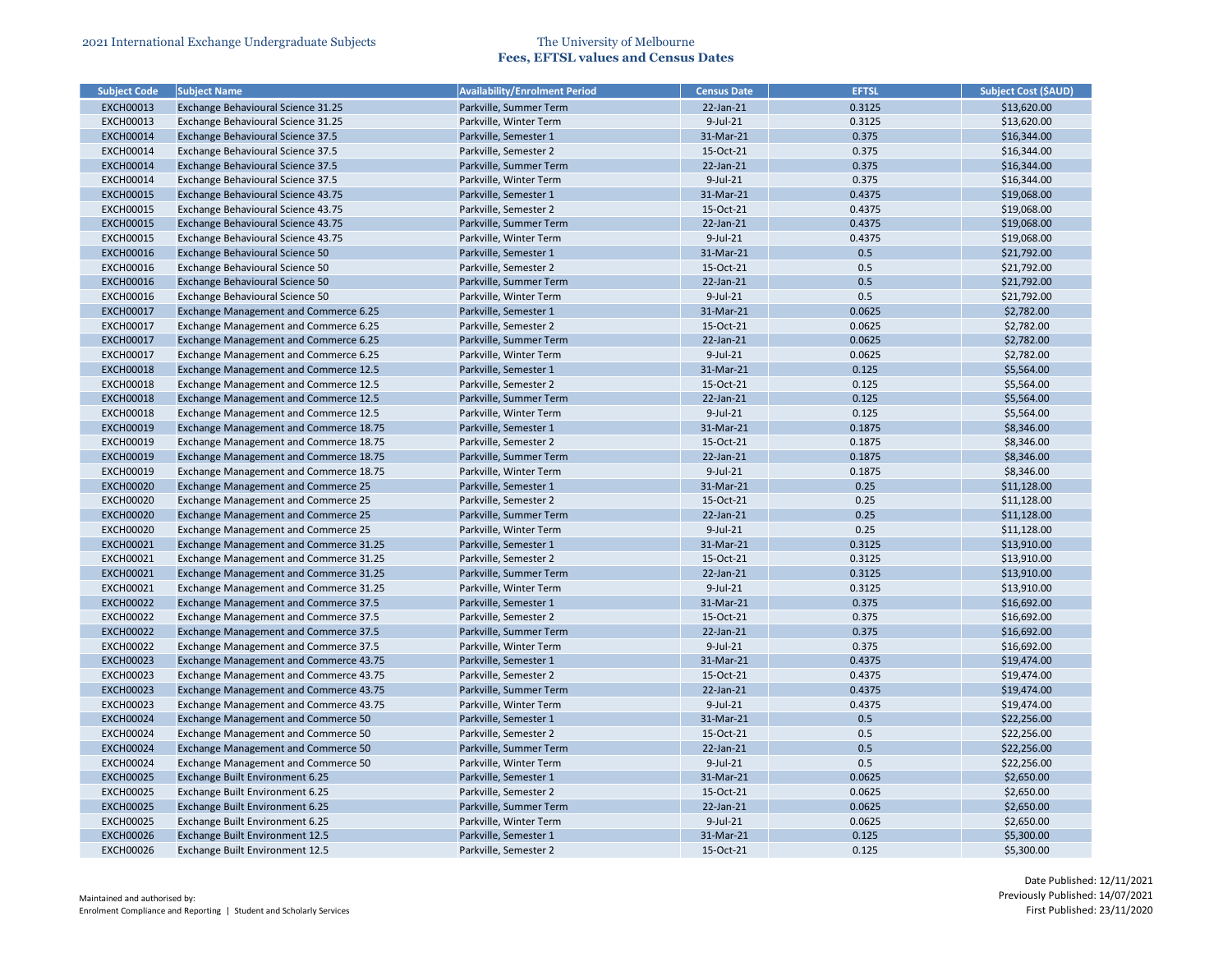| <b>Subject Code</b> | <b>Subject Name</b>                          | <b>Availability/Enrolment Period</b> | <b>Census Date</b> | <b>EFTSL</b> | <b>Subject Cost (\$AUD)</b> |
|---------------------|----------------------------------------------|--------------------------------------|--------------------|--------------|-----------------------------|
| <b>EXCH00026</b>    | <b>Exchange Built Environment 12.5</b>       | Parkville, Summer Term               | $22$ -Jan- $21$    | 0.125        | \$5,300.00                  |
| <b>EXCH00026</b>    | Exchange Built Environment 12.5              | Parkville, Winter Term               | $9$ -Jul-21        | 0.125        | \$5,300.00                  |
| <b>EXCH00027</b>    | Exchange Built Environment 18.75             | Parkville, Semester 1                | 31-Mar-21          | 0.1875       | \$7,950.00                  |
| <b>EXCH00027</b>    | Exchange Built Environment 18.75             | Parkville, Semester 2                | 15-Oct-21          | 0.1875       | \$7,950.00                  |
| <b>EXCH00027</b>    | Exchange Built Environment 18.75             | Parkville, Summer Term               | 22-Jan-21          | 0.1875       | \$7,950.00                  |
| <b>EXCH00027</b>    | Exchange Built Environment 18.75             | Parkville, Winter Term               | $9$ -Jul-21        | 0.1875       | \$7,950.00                  |
| <b>EXCH00028</b>    | <b>Exchange Built Environment 25</b>         | Parkville, Semester 1                | 31-Mar-21          | 0.25         | \$10,600.00                 |
| <b>EXCH00028</b>    | Exchange Built Environment 25                | Parkville, Semester 2                | 15-Oct-21          | 0.25         | \$10,600.00                 |
| <b>EXCH00028</b>    | <b>Exchange Built Environment 25</b>         | Parkville, Summer Term               | 22-Jan-21          | 0.25         | \$10,600.00                 |
| <b>EXCH00028</b>    | Exchange Built Environment 25                | Parkville, Winter Term               | $9$ -Jul-21        | 0.25         | \$10,600.00                 |
| <b>EXCH00029</b>    | Exchange Built Environment 31.25             | Parkville, Semester 1                | 31-Mar-21          | 0.3125       | \$13,250.00                 |
| <b>EXCH00029</b>    | Exchange Built Environment 31.25             | Parkville, Semester 2                | 15-Oct-21          | 0.3125       | \$13,250.00                 |
| <b>EXCH00029</b>    | Exchange Built Environment 31.25             | Parkville, Summer Term               | 22-Jan-21          | 0.3125       | \$13,250.00                 |
| <b>EXCH00029</b>    | Exchange Built Environment 31.25             | Parkville, Winter Term               | 9-Jul-21           | 0.3125       | \$13,250.00                 |
| <b>EXCH00030</b>    | <b>Exchange Built Environment 37.5</b>       | Parkville, Semester 1                | 31-Mar-21          | 0.375        | \$15,900.00                 |
| <b>EXCH00030</b>    | Exchange Built Environment 37.5              | Parkville, Semester 2                | 15-Oct-21          | 0.375        | \$15,900.00                 |
| <b>EXCH00030</b>    | <b>Exchange Built Environment 37.5</b>       | Parkville, Summer Term               | 22-Jan-21          | 0.375        | \$15,900.00                 |
| <b>EXCH00030</b>    | Exchange Built Environment 37.5              | Parkville, Winter Term               | $9$ -Jul-21        | 0.375        | \$15,900.00                 |
| <b>EXCH00031</b>    | Exchange Built Environment 43.75             | Parkville, Semester 1                | 31-Mar-21          | 0.4375       | \$18,550.00                 |
| <b>EXCH00031</b>    | Exchange Built Environment 43.75             | Parkville, Semester 2                | 15-Oct-21          | 0.4375       | \$18,550.00                 |
| <b>EXCH00031</b>    | Exchange Built Environment 43.75             | Parkville, Summer Term               | $22$ -Jan- $21$    | 0.4375       | \$18,550.00                 |
| <b>EXCH00031</b>    | Exchange Built Environment 43.75             | Parkville, Winter Term               | 9-Jul-21           | 0.4375       | \$18,550.00                 |
| <b>EXCH00032</b>    | <b>Exchange Built Environment 50</b>         | Parkville, Semester 1                | 31-Mar-21          | 0.5          | \$21,200.00                 |
| <b>EXCH00032</b>    | Exchange Built Environment 50                | Parkville, Semester 2                | 15-Oct-21          | 0.5          | \$21,200.00                 |
| <b>EXCH00032</b>    | Exchange Built Environment 50                | Parkville, Summer Term               | 22-Jan-21          | 0.5          | \$21,200.00                 |
| <b>EXCH00032</b>    | Exchange Built Environment 50                | Parkville, Winter Term               | $9$ -Jul-21        | 0.5          | \$21,200.00                 |
| <b>EXCH00033</b>    | Exchange Information Technology 6.25         | Parkville, Semester 1                | 31-Mar-21          | 0.0625       | \$2,796.00                  |
| <b>EXCH00033</b>    | Exchange Information Technology 6.25         | Parkville, Semester 2                | 15-Oct-21          | 0.0625       | \$2,796.00                  |
| <b>EXCH00033</b>    | Exchange Information Technology 6.25         | Parkville, Summer Term               | 22-Jan-21          | 0.0625       | \$2,796.00                  |
| <b>EXCH00033</b>    | Exchange Information Technology 6.25         | Parkville, Winter Term               | $9$ -Jul-21        | 0.0625       | \$2,796.00                  |
| <b>EXCH00034</b>    | <b>Exchange Information Technology 12.5</b>  | Parkville, Semester 1                | 31-Mar-21          | 0.125        | \$5,592.00                  |
| <b>EXCH00034</b>    | Exchange Information Technology 12.5         | Parkville, Semester 2                | 15-Oct-21          | 0.125        | \$5,592.00                  |
| <b>EXCH00034</b>    | <b>Exchange Information Technology 12.5</b>  | Parkville, Summer Term               | 22-Jan-21          | 0.125        | \$5,592.00                  |
| <b>EXCH00034</b>    | Exchange Information Technology 12.5         | Parkville, Winter Term               | $9$ -Jul-21        | 0.125        | \$5,592.00                  |
| <b>EXCH00035</b>    | <b>Exchange Information Technology 18.75</b> | Parkville, Semester 1                | 31-Mar-21          | 0.1875       | \$8,388.00                  |
| <b>EXCH00035</b>    | <b>Exchange Information Technology 18.75</b> | Parkville, Semester 2                | 15-Oct-21          | 0.1875       | \$8,388.00                  |
| <b>EXCH00035</b>    | <b>Exchange Information Technology 18.75</b> | Parkville, Summer Term               | 22-Jan-21          | 0.1875       | \$8,388.00                  |
| <b>EXCH00035</b>    | Exchange Information Technology 18.75        | Parkville, Winter Term               | 9-Jul-21           | 0.1875       | \$8,388.00                  |
| <b>EXCH00036</b>    | <b>Exchange Information Technology 25</b>    | Parkville, Semester 1                | 31-Mar-21          | 0.25         | \$11,184.00                 |
| <b>EXCH00036</b>    | <b>Exchange Information Technology 25</b>    | Parkville, Semester 2                | 15-Oct-21          | 0.25         | \$11,184.00                 |
| <b>EXCH00036</b>    | <b>Exchange Information Technology 25</b>    | Parkville, Summer Term               | 22-Jan-21          | 0.25         | \$11,184.00                 |
| <b>EXCH00036</b>    | <b>Exchange Information Technology 25</b>    | Parkville, Winter Term               | 9-Jul-21           | 0.25         | \$11,184.00                 |
| <b>EXCH00037</b>    | <b>Exchange Information Technology 31.25</b> | Parkville, Semester 1                | 31-Mar-21          | 0.3125       | \$13,980.00                 |
| <b>EXCH00037</b>    | <b>Exchange Information Technology 31.25</b> | Parkville, Semester 2                | 15-Oct-21          | 0.3125       | \$13,980.00                 |
| <b>EXCH00037</b>    | <b>Exchange Information Technology 31.25</b> | Parkville, Summer Term               | 22-Jan-21          | 0.3125       | \$13,980.00                 |
| <b>EXCH00037</b>    | Exchange Information Technology 31.25        | Parkville, Winter Term               | 9-Jul-21           | 0.3125       | \$13,980.00                 |
| <b>EXCH00038</b>    | <b>Exchange Information Technology 37.5</b>  | Parkville, Semester 1                | 31-Mar-21          | 0.375        | \$16,776.00                 |
| <b>EXCH00038</b>    | <b>Exchange Information Technology 37.5</b>  | Parkville, Semester 2                | 15-Oct-21          | 0.375        | \$16,776.00                 |
| <b>EXCH00038</b>    | <b>Exchange Information Technology 37.5</b>  | Parkville, Summer Term               | 22-Jan-21          | 0.375        | \$16,776.00                 |
| <b>EXCH00038</b>    | Exchange Information Technology 37.5         | Parkville, Winter Term               | $9$ -Jul-21        | 0.375        | \$16,776.00                 |
| <b>EXCH00039</b>    | <b>Exchange Information Technology 43.75</b> | Parkville, Semester 1                | 31-Mar-21          | 0.4375       | \$19,572.00                 |
| <b>EXCH00039</b>    | Exchange Information Technology 43.75        | Parkville, Semester 2                | 15-Oct-21          | 0.4375       | \$19,572.00                 |
|                     |                                              |                                      |                    |              |                             |

| <b>Subject Cost (SAUD)</b> |
|----------------------------|
| \$5,300.00                 |
| \$5,300.00                 |
| \$7,950.00                 |
| \$7,950.00                 |
| \$7,950.00                 |
| \$7,950.00                 |
| \$10,600.00                |
| \$10,600.00                |
| \$10,600.00                |
| \$10,600.00                |
| \$13,250.00                |
| \$13,250.00                |
| \$13,250.00                |
| \$13,250.00                |
| \$15,900.00                |
| \$15,900.00                |
| \$15,900.00                |
| \$15,900.00                |
| \$18,550.00                |
| \$18,550.00                |
| \$18,550.00                |
| \$18,550.00                |
| \$21,200.00                |
| \$21,200.00                |
| \$21,200.00                |
| \$21,200.00                |
| \$2,796.00                 |
| \$2,796.00                 |
| \$2,796.00                 |
| \$2,796.00                 |
| \$5,592.00                 |
| \$5,592.00                 |
| \$5,592.00                 |
| \$5,592.00                 |
| \$8,388.00                 |
| \$8,388.00                 |
| \$8,388.00                 |
| \$8,388.00                 |
| \$11,184.00                |
| \$11,184.00                |
| \$11,184.00                |
| \$11,184.00                |
|                            |
| \$13,980.00<br>\$13,980.00 |
|                            |
| \$13,980.00                |
| \$13,980.00                |
| \$16,776.00                |
| \$16,776.00                |
| \$16,776.00                |
| \$16,776.00                |
| \$19,572.00                |
| \$19,572.00                |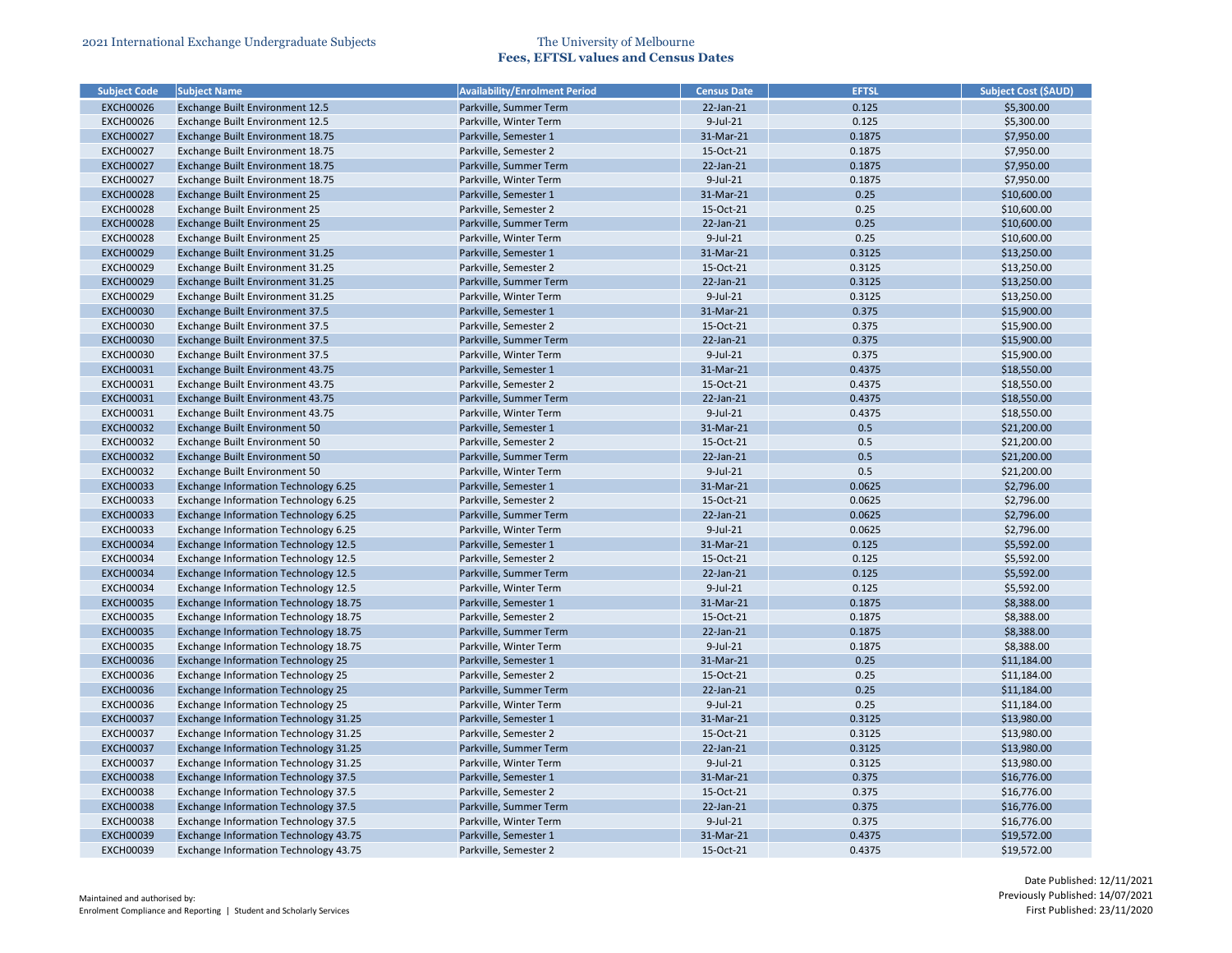| <b>Subject Code</b> | <b>Subject Name</b>                          | <b>Availability/Enrolment Period</b> | <b>Census Date</b> | <b>EFTSL</b> | <b>Subject Cost (\$AUD)</b> |
|---------------------|----------------------------------------------|--------------------------------------|--------------------|--------------|-----------------------------|
| <b>EXCH00039</b>    | <b>Exchange Information Technology 43.75</b> | Parkville, Summer Term               | $22$ -Jan- $21$    | 0.4375       | \$19,572.00                 |
| <b>EXCH00039</b>    | Exchange Information Technology 43.75        | Parkville, Winter Term               | 9-Jul-21           | 0.4375       | \$19,572.00                 |
| <b>EXCH00040</b>    | <b>Exchange Information Technology 50</b>    | Parkville, Semester 1                | 31-Mar-21          | 0.5          | \$22,368.00                 |
| <b>EXCH00040</b>    | <b>Exchange Information Technology 50</b>    | Parkville, Semester 2                | 15-Oct-21          | 0.5          | \$22,368.00                 |
| <b>EXCH00040</b>    | <b>Exchange Information Technology 50</b>    | Parkville, Summer Term               | 22-Jan-21          | 0.5          | \$22,368.00                 |
| <b>EXCH00040</b>    | <b>Exchange Information Technology 50</b>    | Parkville, Winter Term               | $9$ -Jul-21        | 0.5          | \$22,368.00                 |
| <b>EXCH00041</b>    | Exchange Physiotherapy 6.25                  | Parkville, Semester 1                | 31-Mar-21          | 0.0625       | \$2,890.00                  |
| <b>EXCH00041</b>    | Exchange Physiotherapy 6.25                  | Parkville, Semester 2                | 15-Oct-21          | 0.0625       | \$2,890.00                  |
| <b>EXCH00041</b>    | Exchange Physiotherapy 6.25                  | Parkville, Summer Term               | 22-Jan-21          | 0.0625       | \$2,890.00                  |
| <b>EXCH00041</b>    | Exchange Physiotherapy 6.25                  | Parkville, Winter Term               | $9$ -Jul-21        | 0.0625       | \$2,890.00                  |
| <b>EXCH00042</b>    | Exchange Physiotherapy 12.5                  | Parkville, Semester 1                | 31-Mar-21          | 0.125        | \$5,780.00                  |
| <b>EXCH00042</b>    | Exchange Physiotherapy 12.5                  | Parkville, Semester 2                | 15-Oct-21          | 0.125        | \$5,780.00                  |
| <b>EXCH00042</b>    | Exchange Physiotherapy 12.5                  | Parkville, Summer Term               | 22-Jan-21          | 0.125        | \$5,780.00                  |
| <b>EXCH00042</b>    | Exchange Physiotherapy 12.5                  | Parkville, Winter Term               | $9$ -Jul-21        | 0.125        | \$5,780.00                  |
| <b>EXCH00043</b>    | Exchange Physiotherapy 18.75                 | Parkville, Semester 1                | 31-Mar-21          | 0.1875       | \$8,670.00                  |
| <b>EXCH00043</b>    | Exchange Physiotherapy 18.75                 | Parkville, Semester 2                | 15-Oct-21          | 0.1875       | \$8,670.00                  |
| <b>EXCH00043</b>    | Exchange Physiotherapy 18.75                 | Parkville, Summer Term               | 22-Jan-21          | 0.1875       | \$8,670.00                  |
| <b>EXCH00043</b>    | Exchange Physiotherapy 18.75                 | Parkville, Winter Term               | $9$ -Jul-21        | 0.1875       | \$8,670.00                  |
| <b>EXCH00044</b>    | <b>Exchange Physiotherapy 25</b>             | Parkville, Semester 1                | 31-Mar-21          | 0.25         | \$11,560.00                 |
| <b>EXCH00044</b>    | Exchange Physiotherapy 25                    | Parkville, Semester 2                | 15-Oct-21          | 0.25         | \$11,560.00                 |
| <b>EXCH00044</b>    | <b>Exchange Physiotherapy 25</b>             | Parkville, Summer Term               | 22-Jan-21          | 0.25         | \$11,560.00                 |
| <b>EXCH00044</b>    | Exchange Physiotherapy 25                    | Parkville, Winter Term               | 9-Jul-21           | 0.25         | \$11,560.00                 |
| <b>EXCH00045</b>    | Exchange Physiotherapy 31.25                 | Parkville, Semester 1                | 31-Mar-21          | 0.3125       | \$14,450.00                 |
| <b>EXCH00045</b>    | Exchange Physiotherapy 31.25                 | Parkville, Semester 2                | 15-Oct-21          | 0.3125       | \$14,450.00                 |
| <b>EXCH00045</b>    | Exchange Physiotherapy 31.25                 | Parkville, Summer Term               | 22-Jan-21          | 0.3125       | \$14,450.00                 |
| <b>EXCH00045</b>    | Exchange Physiotherapy 31.25                 | Parkville, Winter Term               | $9$ -Jul-21        | 0.3125       | \$14,450.00                 |
| <b>EXCH00046</b>    | Exchange Physiotherapy 37.5                  | Parkville, Semester 1                | 31-Mar-21          | 0.375        | \$17,340.00                 |
| <b>EXCH00046</b>    | Exchange Physiotherapy 37.5                  | Parkville, Semester 2                | 15-Oct-21          | 0.375        | \$17,340.00                 |
| <b>EXCH00046</b>    | <b>Exchange Physiotherapy 37.5</b>           | Parkville, Summer Term               | 22-Jan-21          | 0.375        | \$17,340.00                 |
| <b>EXCH00046</b>    | Exchange Physiotherapy 37.5                  | Parkville, Winter Term               | $9$ -Jul-21        | 0.375        | \$17,340.00                 |
| <b>EXCH00047</b>    | Exchange Physiotherapy 43.75                 | Parkville, Semester 1                | 31-Mar-21          | 0.4375       | \$20,230.00                 |
| <b>EXCH00047</b>    | Exchange Physiotherapy 43.75                 | Parkville, Semester 2                | 15-Oct-21          | 0.4375       | \$20,230.00                 |
| <b>EXCH00047</b>    | Exchange Physiotherapy 43.75                 | Parkville, Summer Term               | 22-Jan-21          | 0.4375       | \$20,230.00                 |
| <b>EXCH00047</b>    | Exchange Physiotherapy 43.75                 | Parkville, Winter Term               | 9-Jul-21           | 0.4375       | \$20,230.00                 |
| <b>EXCH00048</b>    | <b>Exchange Physiotherapy 50</b>             | Parkville, Semester 1                | 31-Mar-21          | 0.5          | \$23,120.00                 |
| <b>EXCH00048</b>    | <b>Exchange Physiotherapy 50</b>             | Parkville, Semester 2                | 15-Oct-21          | 0.5          | \$23,120.00                 |
| <b>EXCH00048</b>    | <b>Exchange Physiotherapy 50</b>             | Parkville, Summer Term               | 22-Jan-21          | 0.5          | \$23,120.00                 |
| <b>EXCH00048</b>    | Exchange Physiotherapy 50                    | Parkville, Winter Term               | $9$ -Jul-21        | 0.5          | \$23,120.00                 |
| <b>EXCH00049</b>    | <b>Exchange Engineering 6.25</b>             | Parkville, Semester 1                | 31-Mar-21          | 0.0625       | \$2,796.00                  |
| <b>EXCH00049</b>    | Exchange Engineering 6.25                    | Parkville, Semester 2                | 15-Oct-21          | 0.0625       | \$2,796.00                  |
| <b>EXCH00049</b>    | <b>Exchange Engineering 6.25</b>             | Parkville, Summer Term               | 22-Jan-21          | 0.0625       | \$2,796.00                  |
| <b>EXCH00049</b>    | <b>Exchange Engineering 6.25</b>             | Parkville, Winter Term               | $9$ -Jul-21        | 0.0625       | \$2,796.00                  |
| <b>EXCH00050</b>    | <b>Exchange Engineering 12.5</b>             | Parkville, Semester 1                | 31-Mar-21          | 0.125        | \$5,592.00                  |
| <b>EXCH00050</b>    |                                              | Parkville, Semester 2                | 15-Oct-21          | 0.125        | \$5,592.00                  |
|                     | <b>Exchange Engineering 12.5</b>             |                                      |                    |              |                             |
| <b>EXCH00050</b>    | <b>Exchange Engineering 12.5</b>             | Parkville, Summer Term               | 22-Jan-21          | 0.125        | \$5,592.00                  |
| <b>EXCH00050</b>    | <b>Exchange Engineering 12.5</b>             | Parkville, Winter Term               | 9-Jul-21           | 0.125        | \$5,592.00                  |
| <b>EXCH00051</b>    | <b>Exchange Engineering 18.75</b>            | Parkville, Semester 1                | 31-Mar-21          | 0.1875       | \$8,388.00                  |
| <b>EXCH00051</b>    | <b>Exchange Engineering 18.75</b>            | Parkville, Semester 2                | 15-Oct-21          | 0.1875       | \$8,388.00                  |
| <b>EXCH00051</b>    | <b>Exchange Engineering 18.75</b>            | Parkville, Summer Term               | $22$ -Jan- $21$    | 0.1875       | \$8,388.00                  |
| <b>EXCH00051</b>    | <b>Exchange Engineering 18.75</b>            | Parkville, Winter Term               | 9-Jul-21           | 0.1875       | \$8,388.00                  |
| <b>EXCH00052</b>    | <b>Exchange Engineering 25</b>               | Parkville, Semester 1                | 31-Mar-21          | 0.25         | \$11,184.00                 |
| <b>EXCH00052</b>    | <b>Exchange Engineering 25</b>               | Parkville, Semester 2                | 15-Oct-21          | 0.25         | \$11,184.00                 |

| Subject Cost (\$AUD) |
|----------------------|
| \$19,572.00          |
| \$19,572.00          |
| \$22,368.00          |
| \$22,368.00          |
| \$22,368.00          |
| \$22,368.00          |
| \$2,890.00           |
| \$2,890.00           |
| \$2,890.00           |
| \$2,890.00           |
| \$5,780.00           |
| \$5,780.00           |
| \$5,780.00           |
| \$5,780.00           |
| \$8,670.00           |
| \$8,670.00           |
| \$8,670.00           |
| \$8,670.00           |
| \$11,560.00          |
| \$11,560.00          |
| \$11,560.00          |
| \$11,560.00          |
| \$14,450.00          |
| \$14,450.00          |
| \$14,450.00          |
| \$14,450.00          |
| \$17,340.00          |
| \$17,340.00          |
| \$17,340.00          |
| \$17,340.00          |
| \$20,230.00          |
| \$20,230.00          |
| \$20,230.00          |
| \$20,230.00          |
| \$23,120.00          |
| \$23,120.00          |
| \$23,120.00          |
| \$23,120.00          |
| \$2,796.00           |
| \$2,796.00           |
| \$2,796.00           |
| \$2,796.00           |
| \$5,592.00           |
| \$5,592.00           |
| \$5,592.00           |
| \$5,592.00           |
| \$8,388.00           |
| \$8,388.00           |
| \$8,388.00           |
| \$8,388.00           |
| \$11,184.00          |
| \$11,184.00          |
|                      |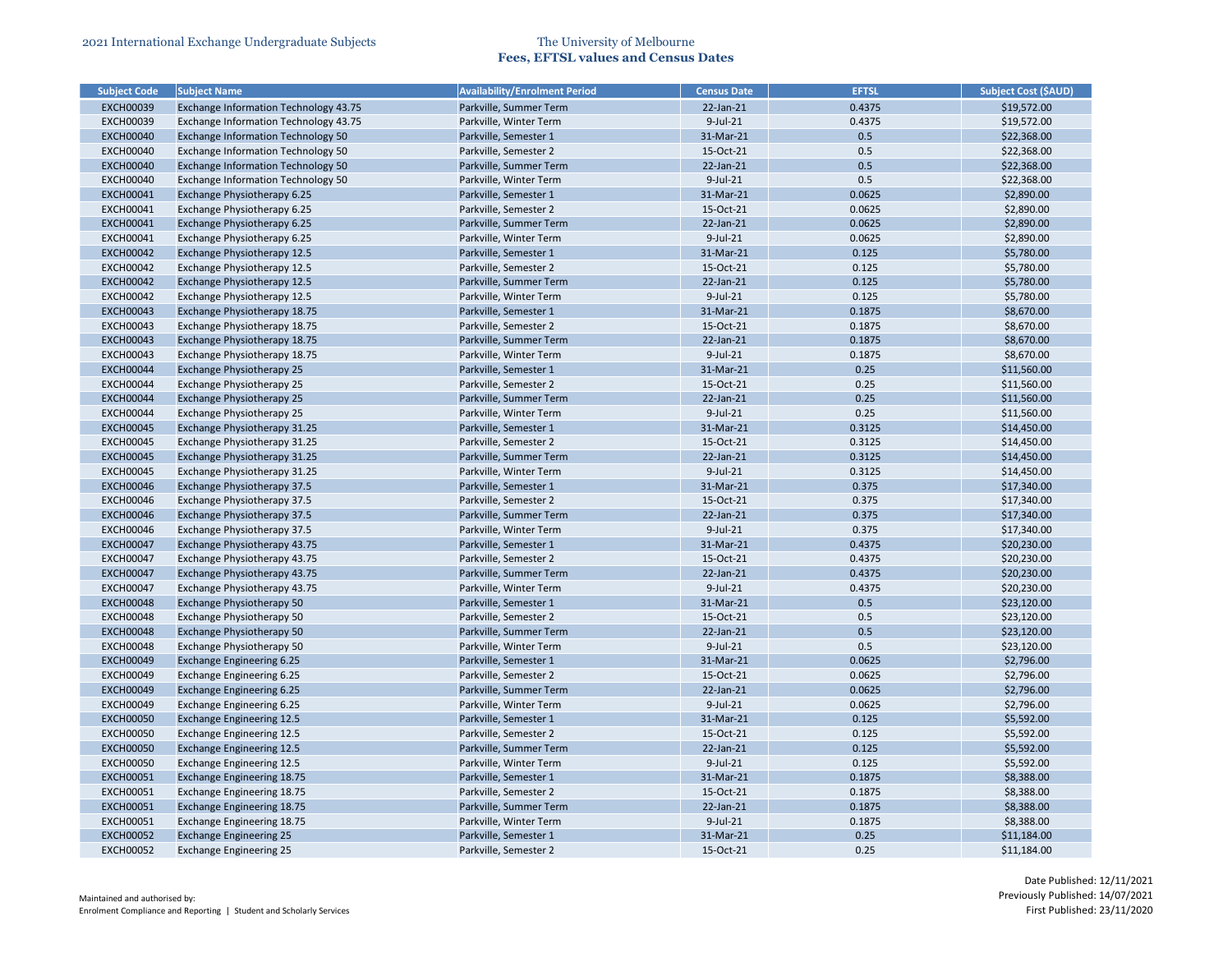| <b>Subject Code</b> | <b>Subject Name</b>               | <b>Availability/Enrolment Period</b> | <b>Census Date</b> | <b>EFTSL</b> | <b>Subject Cost (\$AUD)</b> |
|---------------------|-----------------------------------|--------------------------------------|--------------------|--------------|-----------------------------|
| <b>EXCH00052</b>    | <b>Exchange Engineering 25</b>    | Parkville, Summer Term               | 22-Jan-21          | 0.25         | \$11,184.00                 |
| <b>EXCH00052</b>    | <b>Exchange Engineering 25</b>    | Parkville, Winter Term               | $9$ -Jul-21        | 0.25         | \$11,184.00                 |
| <b>EXCH00053</b>    | <b>Exchange Engineering 31.25</b> | Parkville, Semester 1                | 31-Mar-21          | 0.3125       | \$13,980.00                 |
| <b>EXCH00053</b>    | Exchange Engineering 31.25        | Parkville, Semester 2                | 15-Oct-21          | 0.3125       | \$13,980.00                 |
| <b>EXCH00053</b>    | <b>Exchange Engineering 31.25</b> | Parkville, Summer Term               | 22-Jan-21          | 0.3125       | \$13,980.00                 |
| <b>EXCH00053</b>    | Exchange Engineering 31.25        | Parkville, Winter Term               | 9-Jul-21           | 0.3125       | \$13,980.00                 |
| <b>EXCH00054</b>    | <b>Exchange Engineering 37.5</b>  | Parkville, Semester 1                | 31-Mar-21          | 0.375        | \$16,776.00                 |
| <b>EXCH00054</b>    | <b>Exchange Engineering 37.5</b>  | Parkville, Semester 2                | 15-Oct-21          | 0.375        | \$16,776.00                 |
| <b>EXCH00054</b>    | <b>Exchange Engineering 37.5</b>  | Parkville, Summer Term               | 22-Jan-21          | 0.375        | \$16,776.00                 |
| <b>EXCH00054</b>    | <b>Exchange Engineering 37.5</b>  | Parkville, Winter Term               | $9$ -Jul-21        | 0.375        | \$16,776.00                 |
| <b>EXCH00055</b>    | <b>Exchange Engineering 43.75</b> | Parkville, Semester 1                | 31-Mar-21          | 0.4375       | \$19,572.00                 |
| <b>EXCH00055</b>    | Exchange Engineering 43.75        | Parkville, Semester 2                | 15-Oct-21          | 0.4375       | \$19,572.00                 |
| <b>EXCH00055</b>    | <b>Exchange Engineering 43.75</b> | Parkville, Summer Term               | 22-Jan-21          | 0.4375       | \$19,572.00                 |
| <b>EXCH00055</b>    | Exchange Engineering 43.75        | Parkville, Winter Term               | $9$ -Jul-21        | 0.4375       | \$19,572.00                 |
| <b>EXCH00056</b>    | <b>Exchange Engineering 50</b>    | Parkville, Semester 1                | 31-Mar-21          | 0.5          | \$22,368.00                 |
| <b>EXCH00056</b>    | <b>Exchange Engineering 50</b>    | Parkville, Semester 2                | 15-Oct-21          | 0.5          | \$22,368.00                 |
| <b>EXCH00056</b>    | <b>Exchange Engineering 50</b>    | Parkville, Summer Term               | 22-Jan-21          | 0.5          | \$22,368.00                 |
| <b>EXCH00056</b>    | <b>Exchange Engineering 50</b>    | Parkville, Winter Term               | 9-Jul-21           | 0.5          | \$22,368.00                 |
| <b>EXCH00057</b>    | <b>Exchange Science 6.25</b>      | Parkville, Semester 1                | 31-Mar-21          | 0.0625       | \$2,904.00                  |
| <b>EXCH00057</b>    | Exchange Science 6.25             | Parkville, Semester 2                | 15-Oct-21          | 0.0625       | \$2,904.00                  |
| <b>EXCH00057</b>    | <b>Exchange Science 6.25</b>      | Parkville, Summer Term               | 22-Jan-21          | 0.0625       | \$2,904.00                  |
| <b>EXCH00057</b>    | Exchange Science 6.25             | Parkville, Winter Term               | 9-Jul-21           | 0.0625       | \$2,904.00                  |
| <b>EXCH00058</b>    | <b>Exchange Science 12.5</b>      | Parkville, Semester 1                | 31-Mar-21          | 0.125        | \$5,808.00                  |
| <b>EXCH00058</b>    | Exchange Science 12.5             | Parkville, Semester 2                | 15-Oct-21          | 0.125        | \$5,808.00                  |
| <b>EXCH00058</b>    | <b>Exchange Science 12.5</b>      | Parkville, Summer Term               | 22-Jan-21          | 0.125        | \$5,808.00                  |
| <b>EXCH00058</b>    | Exchange Science 12.5             | Parkville, Winter Term               | $9$ -Jul-21        | 0.125        | \$5,808.00                  |
| <b>EXCH00059</b>    | Exchange Science 18.75            | Parkville, Semester 1                | 31-Mar-21          | 0.1875       | \$8,712.00                  |
| <b>EXCH00059</b>    | Exchange Science 18.75            | Parkville, Semester 2                | 15-Oct-21          | 0.1875       | \$8,712.00                  |
| <b>EXCH00059</b>    | Exchange Science 18.75            | Parkville, Summer Term               | 22-Jan-21          | 0.1875       | \$8,712.00                  |
| <b>EXCH00059</b>    | Exchange Science 18.75            | Parkville, Winter Term               | $9$ -Jul-21        | 0.1875       | \$8,712.00                  |
| <b>EXCH00060</b>    | <b>Exchange Science 25</b>        | Parkville, Semester 1                | 31-Mar-21          | 0.25         | \$11,616.00                 |
| <b>EXCH00060</b>    | <b>Exchange Science 25</b>        | Parkville, Semester 2                | 15-Oct-21          | 0.25         | \$11,616.00                 |
| <b>EXCH00060</b>    | <b>Exchange Science 25</b>        | Parkville, Summer Term               | 22-Jan-21          | 0.25         | \$11,616.00                 |
| <b>EXCH00060</b>    | <b>Exchange Science 25</b>        | Parkville, Winter Term               | $9$ -Jul-21        | 0.25         | \$11,616.00                 |
| <b>EXCH00061</b>    | Exchange Science 31.25            | Parkville, Semester 1                | 31-Mar-21          | 0.3125       | \$14,520.00                 |
| <b>EXCH00061</b>    | Exchange Science 31.25            | Parkville, Semester 2                | 15-Oct-21          | 0.3125       | \$14,520.00                 |
| <b>EXCH00061</b>    | <b>Exchange Science 31.25</b>     | Parkville, Summer Term               | 22-Jan-21          | 0.3125       | \$14,520.00                 |
| <b>EXCH00061</b>    | Exchange Science 31.25            | Parkville, Winter Term               | $9$ -Jul-21        | 0.3125       | \$14,520.00                 |
| <b>EXCH00062</b>    | <b>Exchange Science 37.5</b>      | Parkville, Semester 1                | 31-Mar-21          | 0.375        | \$17,424.00                 |
| <b>EXCH00062</b>    | Exchange Science 37.5             | Parkville, Semester 2                | 15-Oct-21          | 0.375        | \$17,424.00                 |
| <b>EXCH00062</b>    | <b>Exchange Science 37.5</b>      | Parkville, Summer Term               | 22-Jan-21          | 0.375        | \$17,424.00                 |
| <b>EXCH00062</b>    | Exchange Science 37.5             | Parkville, Winter Term               | $9$ -Jul-21        | 0.375        | \$17,424.00                 |
| <b>EXCH00063</b>    | Exchange Science 43.75            | Parkville, Semester 1                | 31-Mar-21          | 0.4375       | \$20,328.00                 |
| <b>EXCH00063</b>    | Exchange Science 43.75            | Parkville, Semester 2                | 15-Oct-21          | 0.4375       | \$20,328.00                 |
| <b>EXCH00063</b>    | Exchange Science 43.75            | Parkville, Summer Term               | 22-Jan-21          | 0.4375       | \$20,328.00                 |
|                     |                                   | Parkville, Winter Term               | $9$ -Jul-21        |              |                             |
| <b>EXCH00063</b>    | Exchange Science 43.75            |                                      |                    | 0.4375       | \$20,328.00                 |
| <b>EXCH00064</b>    | <b>Exchange Science 50</b>        | Parkville, Semester 1                | 31-Mar-21          | 0.5          | \$23,232.00                 |
| <b>EXCH00064</b>    | <b>Exchange Science 50</b>        | Parkville, Semester 2                | 15-Oct-21          | 0.5          | \$23,232.00                 |
| <b>EXCH00064</b>    | <b>Exchange Science 50</b>        | Parkville, Summer Term               | $22$ -Jan- $21$    | 0.5          | \$23,232.00                 |
| <b>EXCH00064</b>    | <b>Exchange Science 50</b>        | Parkville, Winter Term               | 9-Jul-21           | 0.5          | \$23,232.00                 |
| <b>EXCH00065</b>    | Exchange Optometry 6.25           | Parkville, Semester 1                | 31-Mar-21          | 0.0625       | \$3,304.00                  |
| <b>EXCH00065</b>    | Exchange Optometry 6.25           | Parkville, Semester 2                | 15-Oct-21          | 0.0625       | \$3,304.00                  |

| Subject Cost (\$AUD)       |
|----------------------------|
| \$11,184.00                |
| \$11,184.00                |
| \$13,980.00                |
| \$13,980.00                |
| \$13,980.00                |
| \$13,980.00                |
| \$16,776.00                |
| \$16,776.00                |
| \$16,776.00                |
| \$16,776.00                |
| \$19,572.00                |
| \$19,572.00                |
| \$19,572.00                |
| \$19,572.00                |
| \$22,368.00                |
| \$22,368.00                |
| \$22,368.00                |
| \$22,368.00                |
| \$2,904.00                 |
| \$2,904.00                 |
| \$2,904.00                 |
|                            |
| \$2,904.00                 |
| \$5,808.00                 |
| \$5,808.00                 |
| \$5,808.00<br>\$5,808.00   |
| \$8,712.00                 |
| \$8,712.00                 |
| \$8,712.00                 |
| \$8,712.00                 |
| \$11,616.00                |
|                            |
| \$11,616.00<br>\$11,616.00 |
| \$11,616.00                |
|                            |
| \$14,520.00                |
| \$14,520.00                |
| \$14,520.00                |
| \$14,520.00                |
| \$17,424.00                |
| \$17,424.00                |
| \$17,424.00                |
| \$17,424.00                |
| \$20,328.00                |
| \$20,328.00                |
| \$20,328.00                |
| \$20,328.00                |
| \$23,232.00                |
| \$23,232.00                |
| \$23,232.00                |
| \$23,232.00                |
| \$3,304.00                 |
| \$3,304.00                 |
|                            |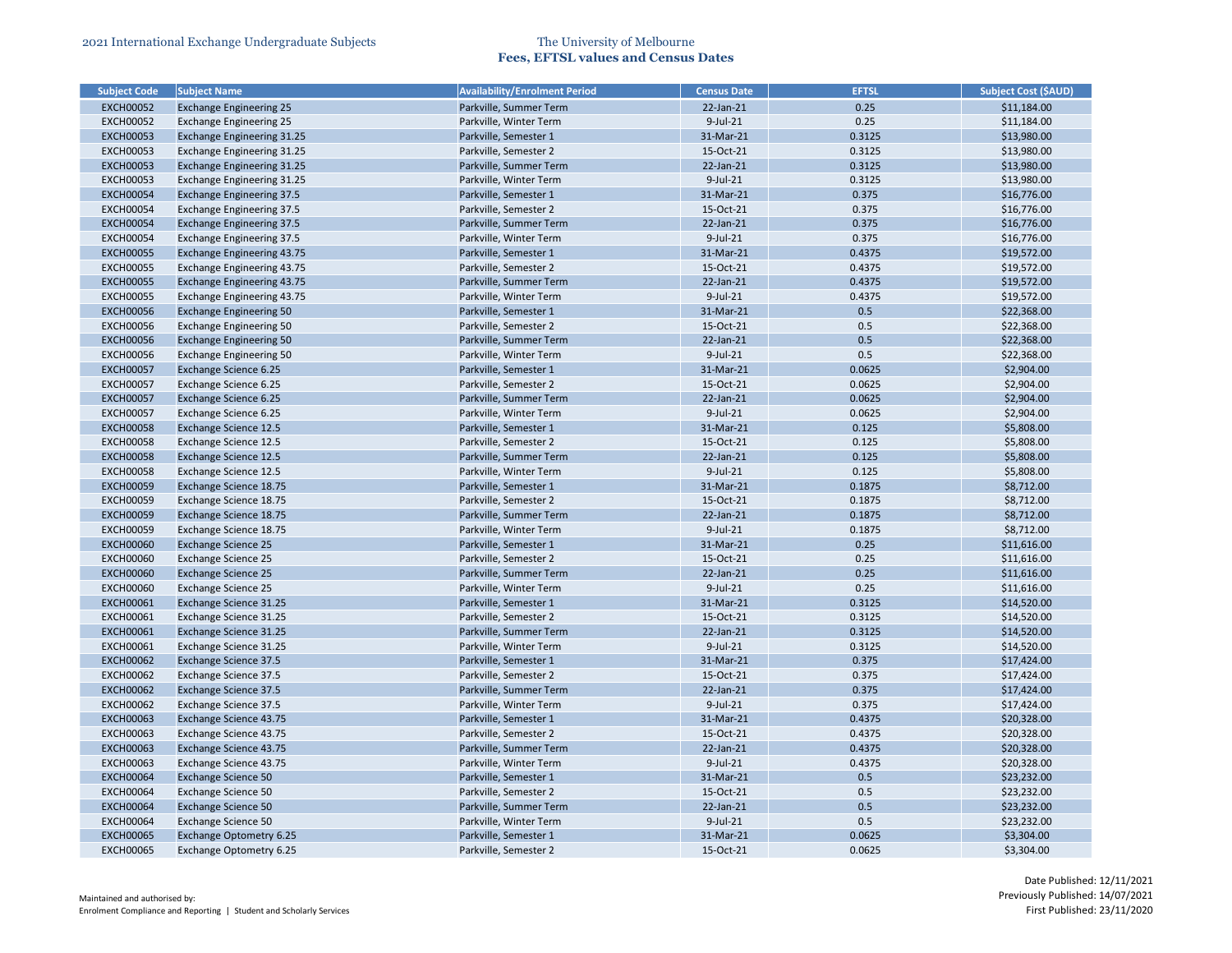| <b>Subject Code</b> | <b>Subject Name</b>                      | <b>Availability/Enrolment Period</b> | <b>Census Date</b> | <b>EFTSL</b> | <b>Subject Cost (\$AUD)</b> |
|---------------------|------------------------------------------|--------------------------------------|--------------------|--------------|-----------------------------|
| <b>EXCH00065</b>    | <b>Exchange Optometry 6.25</b>           | Parkville, Summer Term               | 22-Jan-21          | 0.0625       | \$3,304.00                  |
| <b>EXCH00065</b>    | Exchange Optometry 6.25                  | Parkville, Winter Term               | $9$ -Jul-21        | 0.0625       | \$3,304.00                  |
| <b>EXCH00066</b>    | <b>Exchange Optometry 12.5</b>           | Parkville, Semester 1                | 31-Mar-21          | 0.125        | \$6,608.00                  |
| <b>EXCH00066</b>    | Exchange Optometry 12.5                  | Parkville, Semester 2                | 15-Oct-21          | 0.125        | \$6,608.00                  |
| <b>EXCH00066</b>    | <b>Exchange Optometry 12.5</b>           | Parkville, Summer Term               | 22-Jan-21          | 0.125        | \$6,608.00                  |
| <b>EXCH00066</b>    | <b>Exchange Optometry 12.5</b>           | Parkville, Winter Term               | 9-Jul-21           | 0.125        | \$6,608.00                  |
| <b>EXCH00067</b>    | Exchange Optometry 18.75                 | Parkville, Semester 1                | 31-Mar-21          | 0.1875       | \$9,912.00                  |
| <b>EXCH00067</b>    | Exchange Optometry 18.75                 | Parkville, Semester 2                | 15-Oct-21          | 0.1875       | \$9,912.00                  |
| <b>EXCH00067</b>    | Exchange Optometry 18.75                 | Parkville, Summer Term               | 22-Jan-21          | 0.1875       | \$9,912.00                  |
| <b>EXCH00067</b>    | Exchange Optometry 18.75                 | Parkville, Winter Term               | 9-Jul-21           | 0.1875       | \$9,912.00                  |
| <b>EXCH00068</b>    | <b>Exchange Optometry 25</b>             | Parkville, Semester 1                | 31-Mar-21          | 0.25         | \$13,216.00                 |
| <b>EXCH00068</b>    | <b>Exchange Optometry 25</b>             | Parkville, Semester 2                | 15-Oct-21          | 0.25         | \$13,216.00                 |
| <b>EXCH00068</b>    | <b>Exchange Optometry 25</b>             | Parkville, Summer Term               | 22-Jan-21          | 0.25         | \$13,216.00                 |
| <b>EXCH00068</b>    | <b>Exchange Optometry 25</b>             | Parkville, Winter Term               | $9$ -Jul-21        | 0.25         | \$13,216.00                 |
| <b>EXCH00069</b>    | <b>Exchange Optometry 31.25</b>          | Parkville, Semester 1                | 31-Mar-21          | 0.3125       | \$16,520.00                 |
| <b>EXCH00069</b>    | Exchange Optometry 31.25                 | Parkville, Semester 2                | 15-Oct-21          | 0.3125       | \$16,520.00                 |
| <b>EXCH00069</b>    | <b>Exchange Optometry 31.25</b>          | Parkville, Summer Term               | 22-Jan-21          | 0.3125       | \$16,520.00                 |
| <b>EXCH00069</b>    | <b>Exchange Optometry 31.25</b>          | Parkville, Winter Term               | $9$ -Jul-21        | 0.3125       | \$16,520.00                 |
| <b>EXCH00070</b>    | <b>Exchange Optometry 37.5</b>           | Parkville, Semester 1                | 31-Mar-21          | 0.375        | \$19,824.00                 |
| <b>EXCH00070</b>    |                                          | Parkville, Semester 2                | 15-Oct-21          | 0.375        | \$19,824.00                 |
| <b>EXCH00070</b>    | <b>Exchange Optometry 37.5</b>           | Parkville, Summer Term               | 22-Jan-21          | 0.375        |                             |
| <b>EXCH00070</b>    | <b>Exchange Optometry 37.5</b>           |                                      | 9-Jul-21           | 0.375        | \$19,824.00                 |
|                     | <b>Exchange Optometry 37.5</b>           | Parkville, Winter Term               |                    |              | \$19,824.00                 |
| <b>EXCH00071</b>    | <b>Exchange Optometry 43.75</b>          | Parkville, Semester 1                | 31-Mar-21          | 0.4375       | \$23,128.00                 |
| <b>EXCH00071</b>    | Exchange Optometry 43.75                 | Parkville, Semester 2                | 15-Oct-21          | 0.4375       | \$23,128.00                 |
| <b>EXCH00071</b>    | Exchange Optometry 43.75                 | Parkville, Summer Term               | 22-Jan-21          | 0.4375       | \$23,128.00                 |
| <b>EXCH00071</b>    | Exchange Optometry 43.75                 | Parkville, Winter Term               | $9$ -Jul-21        | 0.4375       | \$23,128.00                 |
| <b>EXCH00072</b>    | <b>Exchange Optometry 50</b>             | Parkville, Semester 1                | 31-Mar-21          | 0.5          | \$26,432.00                 |
| <b>EXCH00072</b>    | <b>Exchange Optometry 50</b>             | Parkville, Semester 2                | 15-Oct-21          | 0.5          | \$26,432.00                 |
| <b>EXCH00072</b>    | <b>Exchange Optometry 50</b>             | Parkville, Summer Term               | 22-Jan-21          | 0.5          | \$26,432.00                 |
| <b>EXCH00072</b>    | Exchange Optometry 50                    | Parkville, Winter Term               | 9-Jul-21           | 0.5          | \$26,432.00                 |
| <b>EXCH00073</b>    | Exchange Agriculture & Environment 6.25  | Parkville, Semester 1                | 31-Mar-21          | 0.0625       | \$2,766.00                  |
| <b>EXCH00073</b>    | Exchange Agriculture & Environment 6.25  | Parkville, Semester 2                | 15-Oct-21          | 0.0625       | \$2,766.00                  |
| <b>EXCH00073</b>    | Exchange Agriculture & Environment 6.25  | Parkville, Summer Term               | 22-Jan-21          | 0.0625       | \$2,766.00                  |
| <b>EXCH00073</b>    | Exchange Agriculture & Environment 6.25  | Parkville, Winter Term               | $9$ -Jul-21        | 0.0625       | \$2,766.00                  |
| <b>EXCH00074</b>    | Exchange Agriculture & Environment 12.5  | Parkville, Semester 1                | 31-Mar-21          | 0.125        | \$5,532.00                  |
| <b>EXCH00074</b>    | Exchange Agriculture & Environment 12.5  | Parkville, Semester 2                | 15-Oct-21          | 0.125        | \$5,532.00                  |
| <b>EXCH00074</b>    | Exchange Agriculture & Environment 12.5  | Parkville, Summer Term               | 22-Jan-21          | 0.125        | \$5,532.00                  |
| <b>EXCH00074</b>    | Exchange Agriculture & Environment 12.5  | Parkville, Winter Term               | 9-Jul-21           | 0.125        | \$5,532.00                  |
| <b>EXCH00075</b>    | Exchange Agriculture & Environment 18.75 | Parkville, Semester 1                | 31-Mar-21          | 0.1875       | \$8,298.00                  |
| <b>EXCH00075</b>    | Exchange Agriculture & Environment 18.75 | Parkville, Semester 2                | 15-Oct-21          | 0.1875       | \$8,298.00                  |
| <b>EXCH00075</b>    | Exchange Agriculture & Environment 18.75 | Parkville, Summer Term               | 22-Jan-21          | 0.1875       | \$8,298.00                  |
| <b>EXCH00075</b>    | Exchange Agriculture & Environment 18.75 | Parkville, Winter Term               | 9-Jul-21           | 0.1875       | \$8,298.00                  |
| <b>EXCH00076</b>    | Exchange Agriculture & Environmental 25  | Parkville, Semester 1                | 31-Mar-21          | 0.25         | \$11,064.00                 |
| <b>EXCH00076</b>    | Exchange Agriculture & Environmental 25  | Parkville, Semester 2                | 15-Oct-21          | 0.25         | \$11,064.00                 |
| <b>EXCH00076</b>    | Exchange Agriculture & Environmental 25  | Parkville, Summer Term               | 22-Jan-21          | 0.25         | \$11,064.00                 |
| <b>EXCH00076</b>    | Exchange Agriculture & Environmental 25  | Parkville, Winter Term               | 9-Jul-21           | 0.25         | \$11,064.00                 |
| <b>EXCH00077</b>    | Exchange Agriculture & Environment 31.25 | Parkville, Semester 1                | 31-Mar-21          | 0.3125       | \$13,830.00                 |
| <b>EXCH00077</b>    | Exchange Agriculture & Environment 31.25 | Parkville, Semester 2                | 15-Oct-21          | 0.3125       | \$13,830.00                 |
| <b>EXCH00077</b>    | Exchange Agriculture & Environment 31.25 | Parkville, Summer Term               | 22-Jan-21          | 0.3125       | \$13,830.00                 |
| <b>EXCH00077</b>    | Exchange Agriculture & Environment 31.25 | Parkville, Winter Term               | 9-Jul-21           | 0.3125       | \$13,830.00                 |
| <b>EXCH00078</b>    | Exchange Agriculture & Environment 37.5  | Parkville, Semester 1                | 31-Mar-21          | 0.375        | \$16,596.00                 |
| <b>EXCH00078</b>    | Exchange Agriculture & Environment 37.5  | Parkville, Semester 2                | 15-Oct-21          | 0.375        | \$16,596.00                 |

| <b>Subject Cost (\$AUD)</b> |
|-----------------------------|
| \$3,304.00                  |
| \$3,304.00                  |
| \$6,608.00                  |
| \$6,608.00                  |
| \$6,608.00                  |
| \$6,608.00                  |
| \$9,912.00                  |
| \$9,912.00                  |
| \$9,912.00                  |
| \$9,912.00                  |
| \$13,216.00                 |
| \$13,216.00                 |
| \$13,216.00                 |
| \$13,216.00                 |
| \$16,520.00                 |
|                             |
| \$16,520.00                 |
| \$16,520.00                 |
| \$16,520.00                 |
| \$19,824.00                 |
| \$19,824.00                 |
| \$19,824.00                 |
| \$19,824.00                 |
| \$23,128.00                 |
| \$23,128.00                 |
| \$23,128.00                 |
| \$23,128.00                 |
| \$26,432.00                 |
| \$26,432.00                 |
| \$26,432.00                 |
| \$26,432.00                 |
| \$2,766.00                  |
| \$2,766.00                  |
| \$2,766.00                  |
| \$2,766.00                  |
| \$5,532.00                  |
| \$5,532.00                  |
| \$5,532.00                  |
| \$5,532.00                  |
| \$8,298.00                  |
| \$8,298.00                  |
| \$8,298.00                  |
| \$8,298.00                  |
| \$11,064.00                 |
| \$11,064.00                 |
| \$11,064.00                 |
|                             |
| \$11,064.00                 |
| \$13,830.00                 |
| \$13,830.00                 |
| \$13,830.00                 |
| \$13,830.00                 |
| \$16,596.00                 |
| \$16,596.00                 |
|                             |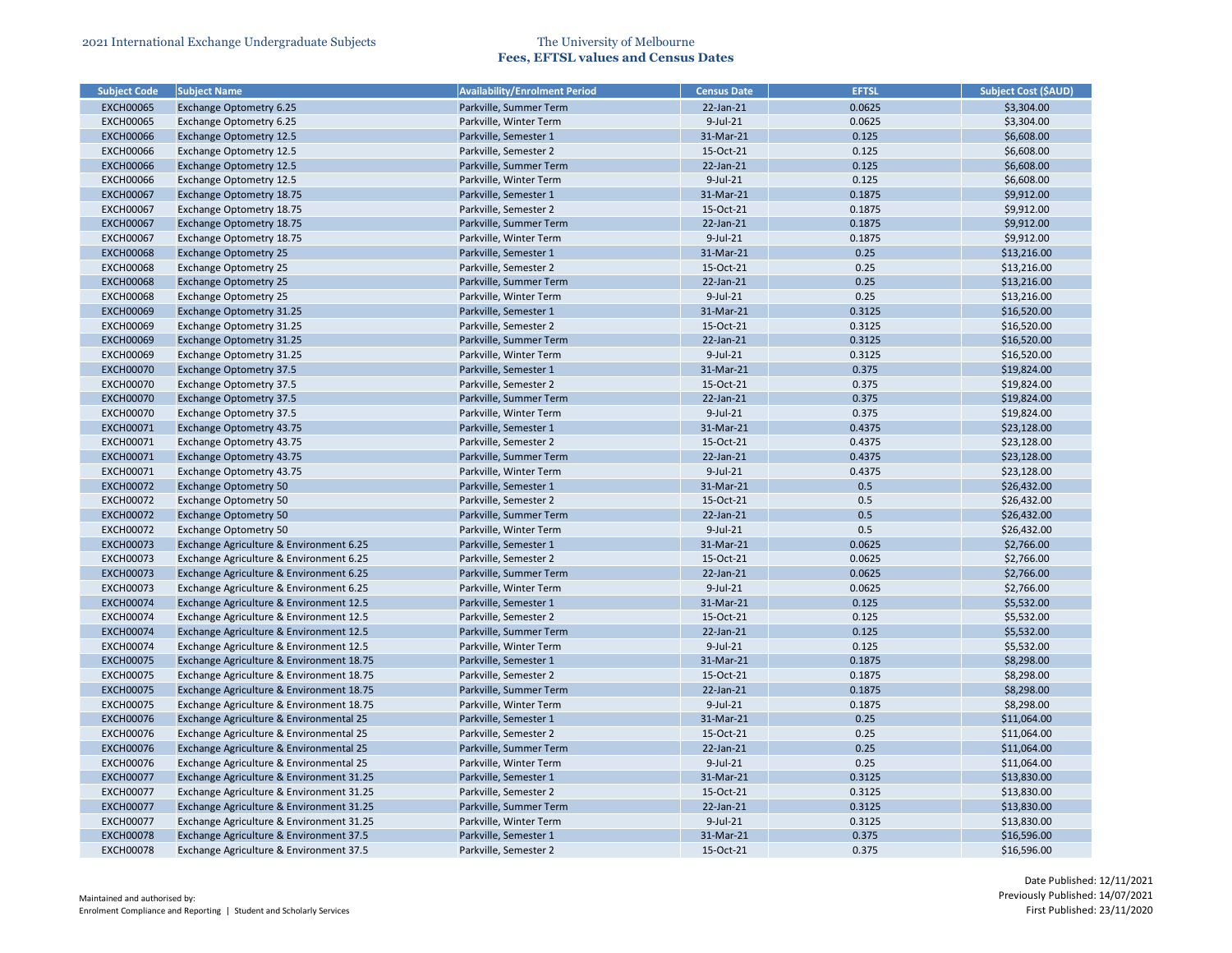|                     | <b>Subject Name</b>                      | <b>Availability/Enrolment Period</b> | <b>Census Date</b> | <b>EFTSL</b> | <b>Subject Cost (\$AUD)</b> |
|---------------------|------------------------------------------|--------------------------------------|--------------------|--------------|-----------------------------|
| <b>Subject Code</b> |                                          |                                      |                    |              |                             |
| <b>EXCH00078</b>    | Exchange Agriculture & Environment 37.5  | Parkville, Summer Term               | 22-Jan-21          | 0.375        | \$16,596.00                 |
| <b>EXCH00078</b>    | Exchange Agriculture & Environment 37.5  | Parkville, Winter Term               | 9-Jul-21           | 0.375        | \$16,596.00                 |
| <b>EXCH00079</b>    | Exchange Agriculture & Environment 43.75 | Parkville, Semester 1                | 31-Mar-21          | 0.4375       | \$19,362.00                 |
| <b>EXCH00079</b>    | Exchange Agriculture & Environment 43.75 | Parkville, Semester 2                | 15-Oct-21          | 0.4375       | \$19,362.00                 |
| <b>EXCH00079</b>    | Exchange Agriculture & Environment 43.75 | Parkville, Summer Term               | 22-Jan-21          | 0.4375       | \$19,362.00                 |
| <b>EXCH00079</b>    | Exchange Agriculture & Environment 43.75 | Parkville, Winter Term               | 9-Jul-21           | 0.4375       | \$19,362.00                 |
| <b>EXCH00080</b>    | Exchange Agriculture & Environmental 50  | Parkville, Semester 1                | 31-Mar-21          | 0.5          | \$22,128.00                 |
| <b>EXCH00080</b>    | Exchange Agriculture & Environmental 50  | Parkville, Semester 2                | 15-Oct-21          | 0.5          | \$22,128.00                 |
| <b>EXCH00080</b>    | Exchange Agriculture & Environmental 50  | Parkville, Summer Term               | 22-Jan-21          | 0.5          | \$22,128.00                 |
| <b>EXCH00080</b>    | Exchange Agriculture & Environmental 50  | Parkville, Winter Term               | $9$ -Jul-21        | 0.5          | \$22,128.00                 |
| <b>EXCH00081</b>    | Exchange Law 6.25                        | Parkville, Semester 1                | 31-Mar-21          | 0.0625       | \$2,774.00                  |
| <b>EXCH00081</b>    | Exchange Law 6.25                        | Parkville, Semester 2                | 15-Oct-21          | 0.0625       | \$2,774.00                  |
| <b>EXCH00081</b>    | Exchange Law 6.25                        | Parkville, Summer Term               | 22-Jan-21          | 0.0625       | \$2,774.00                  |
| <b>EXCH00081</b>    | Exchange Law 6.25                        | Parkville, Winter Term               | $9$ -Jul-21        | 0.0625       | \$2,774.00                  |
| <b>EXCH00082</b>    | Exchange Law 12.5                        | Parkville, Semester 1                | 31-Mar-21          | 0.125        | \$5,548.00                  |
| <b>EXCH00082</b>    | Exchange Law 12.5                        | Parkville, Semester 2                | 15-Oct-21          | 0.125        | \$5,548.00                  |
| <b>EXCH00082</b>    | Exchange Law 12.5                        | Parkville, Summer Term               | 22-Jan-21          | 0.125        | \$5,548.00                  |
| <b>EXCH00082</b>    | Exchange Law 12.5                        | Parkville, Winter Term               | $9$ -Jul-21        | 0.125        | \$5,548.00                  |
| <b>EXCH00083</b>    | Exchange Law 18.75                       | Parkville, Semester 1                | 31-Mar-21          | 0.1875       | \$8,322.00                  |
| <b>EXCH00083</b>    | Exchange Law 18.75                       | Parkville, Semester 2                | 15-Oct-21          | 0.1875       | \$8,322.00                  |
| <b>EXCH00083</b>    | Exchange Law 18.75                       | Parkville, Summer Term               | 22-Jan-21          | 0.1875       | \$8,322.00                  |
| <b>EXCH00083</b>    | Exchange Law 18.75                       | Parkville, Winter Term               | 9-Jul-21           | 0.1875       | \$8,322.00                  |
| <b>EXCH00084</b>    | <b>Exchange Law 25</b>                   | Parkville, Semester 1                | 31-Mar-21          | 0.25         | \$11,096.00                 |
| <b>EXCH00084</b>    | Exchange Law 25                          | Parkville, Semester 2                | 15-Oct-21          | 0.25         | \$11,096.00                 |
| <b>EXCH00084</b>    | <b>Exchange Law 25</b>                   | Parkville, Summer Term               | 22-Jan-21          | 0.25         | \$11,096.00                 |
| <b>EXCH00084</b>    | Exchange Law 25                          | Parkville, Winter Term               | 9-Jul-21           | 0.25         | \$11,096.00                 |
| <b>EXCH00085</b>    | Exchange Law 31.25                       | Parkville, Semester 1                | 31-Mar-21          | 0.3125       | \$13,870.00                 |
| <b>EXCH00085</b>    | Exchange Law 31.25                       | Parkville, Semester 2                | 15-Oct-21          | 0.3125       | \$13,870.00                 |
| <b>EXCH00085</b>    | Exchange Law 31.25                       | Parkville, Summer Term               | 22-Jan-21          | 0.3125       | \$13,870.00                 |
| <b>EXCH00085</b>    | Exchange Law 31.25                       | Parkville, Winter Term               | 9-Jul-21           | 0.3125       | \$13,870.00                 |
| <b>EXCH00086</b>    | Exchange Law 37.5                        | Parkville, Semester 1                | 31-Mar-21          | 0.375        | \$16,644.00                 |
| <b>EXCH00086</b>    | Exchange Law 37.5                        | Parkville, Semester 2                | 15-Oct-21          | 0.375        | \$16,644.00                 |
| <b>EXCH00086</b>    | Exchange Law 37.5                        | Parkville, Summer Term               | 22-Jan-21          | 0.375        | \$16,644.00                 |
| <b>EXCH00086</b>    | Exchange Law 37.5                        | Parkville, Winter Term               | $9$ -Jul-21        | 0.375        | \$16,644.00                 |
| <b>EXCH00087</b>    | Exchange Law 43.75                       | Parkville, Semester 1                | 31-Mar-21          | 0.4375       | \$19,418.00                 |
| <b>EXCH00087</b>    | Exchange Law 43.75                       | Parkville, Semester 2                | 15-Oct-21          | 0.4375       | \$19,418.00                 |
| <b>EXCH00087</b>    | Exchange Law 43.75                       | Parkville, Summer Term               | 22-Jan-21          | 0.4375       | \$19,418.00                 |
| <b>EXCH00087</b>    | Exchange Law 43.75                       | Parkville, Winter Term               | 9-Jul-21           | 0.4375       | \$19,418.00                 |
| <b>EXCH00088</b>    | <b>Exchange Law 50</b>                   | Parkville, Semester 1                | 31-Mar-21          | 0.5          | \$22,192.00                 |
| <b>EXCH00088</b>    | Exchange Law 50                          | Parkville, Semester 2                | 15-Oct-21          | 0.5          | \$22,192.00                 |
| <b>EXCH00088</b>    | <b>Exchange Law 50</b>                   | Parkville, Summer Term               | 22-Jan-21          | 0.5          | \$22,192.00                 |
| <b>EXCH00088</b>    | Exchange Law 50                          | Parkville, Winter Term               | $9$ -Jul-21        | 0.5          | \$22,192.00                 |
| <b>EXCH00089</b>    | Exchange Dentistry 6.25                  | Parkville, Semester 1                | 31-Mar-21          | 0.0625       | \$4,350.00                  |
| <b>EXCH00089</b>    | Exchange Dentistry 6.25                  | Parkville, Semester 2                | 15-Oct-21          | 0.0625       | \$4,350.00                  |
| <b>EXCH00089</b>    | <b>Exchange Dentistry 6.25</b>           | Parkville, Summer Term               | 22-Jan-21          | 0.0625       | \$4,350.00                  |
| <b>EXCH00089</b>    | Exchange Dentistry 6.25                  | Parkville, Winter Term               | 9-Jul-21           | 0.0625       | \$4,350.00                  |
| <b>EXCH00090</b>    | <b>Exchange Dentistry 12.5</b>           | Parkville, Semester 1                | 31-Mar-21          | 0.125        | \$8,700.00                  |
| <b>EXCH00090</b>    | Exchange Dentistry 12.5                  | Parkville, Semester 2                | 15-Oct-21          | 0.125        | \$8,700.00                  |
| <b>EXCH00090</b>    | <b>Exchange Dentistry 12.5</b>           | Parkville, Summer Term               | $22$ -Jan- $21$    | 0.125        | \$8,700.00                  |
| <b>EXCH00090</b>    | <b>Exchange Dentistry 12.5</b>           | Parkville, Winter Term               | 9-Jul-21           | 0.125        | \$8,700.00                  |
| <b>EXCH00091</b>    | Exchange Dentistry 18.75                 | Parkville, Semester 1                | 31-Mar-21          | 0.1875       | \$13,050.00                 |
| EXCH00091           | Exchange Dentistry 18.75                 | Parkville, Semester 2                | 15-Oct-21          | 0.1875       | \$13,050.00                 |
|                     |                                          |                                      |                    |              |                             |

| <b>Subject Cost (\$AUD)</b> |
|-----------------------------|
| \$16,596.00                 |
| \$16,596.00                 |
| \$19,362.00                 |
| \$19,362.00                 |
| \$19,362.00                 |
| \$19,362.00                 |
| \$22,128.00                 |
| \$22,128.00                 |
| \$22,128.00                 |
| \$22,128.00                 |
| \$2,774.00                  |
| \$2,774.00                  |
| \$2,774.00                  |
| \$2,774.00                  |
| \$5,548.00                  |
| \$5,548.00                  |
| \$5,548.00                  |
| \$5,548.00                  |
| \$8,322.00                  |
| \$8,322.00                  |
| \$8,322.00                  |
| \$8,322.00                  |
| \$11,096.00                 |
| \$11,096.00                 |
| \$11,096.00                 |
| \$11,096.00                 |
| \$13,870.00                 |
| \$13,870.00                 |
| \$13,870.00                 |
| \$13,870.00                 |
| \$16,644.00                 |
| \$16,644.00                 |
| \$16,644.00                 |
| \$16,644.00                 |
| \$19,418.00                 |
| \$19,418.00                 |
| \$19,418.00                 |
| \$19,418.00                 |
| \$22,192.00                 |
| \$22,192.00                 |
| \$22,192.00                 |
| \$22,192.00                 |
| \$4,350.00                  |
| \$4,350.00                  |
| \$4,350.00                  |
| \$4,350.00                  |
| \$8,700.00                  |
| \$8,700.00                  |
| \$8,700.00                  |
| \$8,700.00                  |
|                             |
| \$13,050.00                 |
| \$13,050.00                 |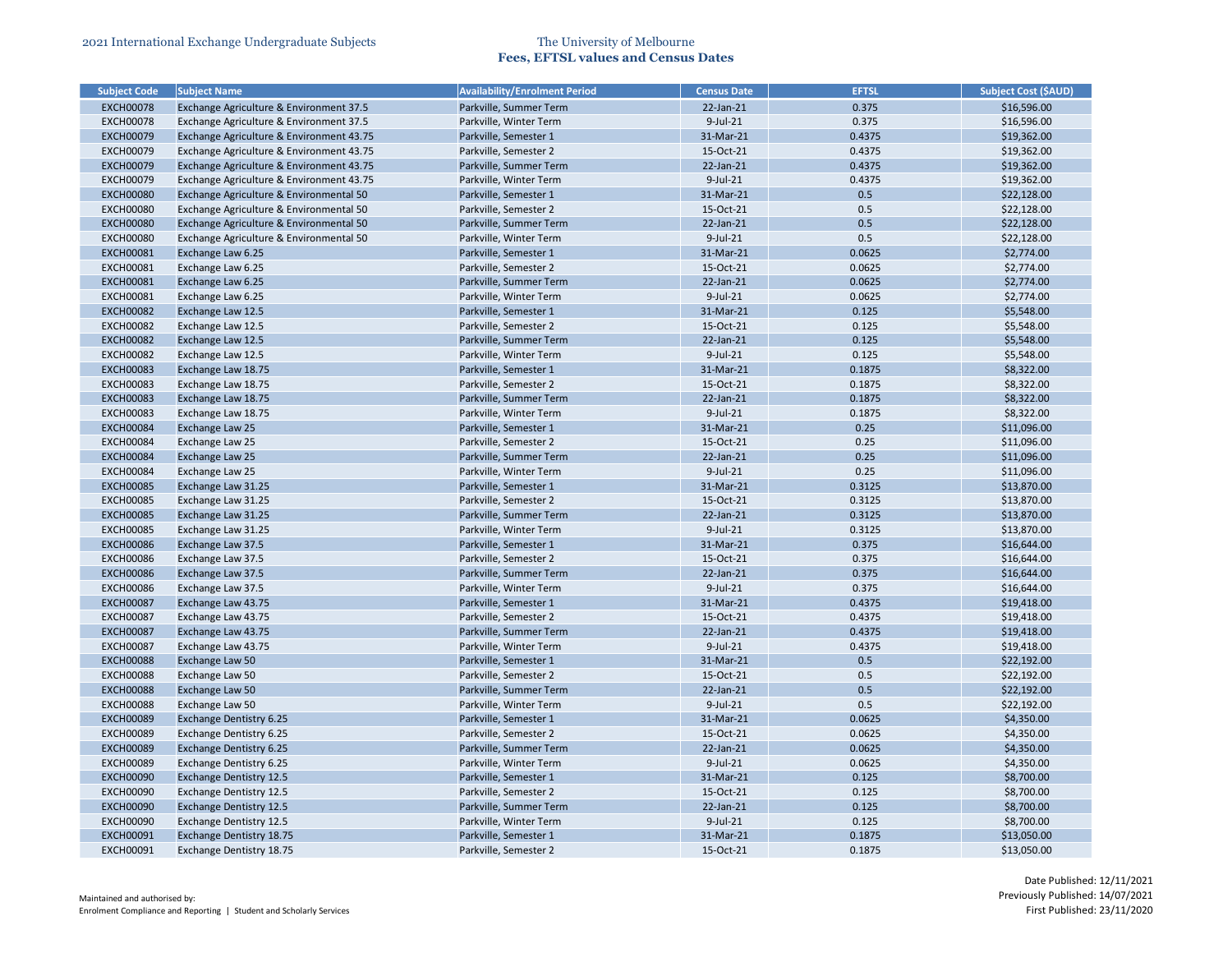| <b>Subject Code</b> | <b>Subject Name</b>                   | <b>Availability/Enrolment Period</b> | <b>Census Date</b> | <b>EFTSL</b> | <b>Subject Cost (\$AUD)</b> |
|---------------------|---------------------------------------|--------------------------------------|--------------------|--------------|-----------------------------|
| <b>EXCH00091</b>    | <b>Exchange Dentistry 18.75</b>       | Parkville, Summer Term               | 22-Jan-21          | 0.1875       | \$13,050.00                 |
| <b>EXCH00091</b>    | Exchange Dentistry 18.75              | Parkville, Winter Term               | $9$ -Jul-21        | 0.1875       | \$13,050.00                 |
| <b>EXCH00092</b>    | <b>Exchange Dentistry 25</b>          | Parkville, Semester 1                | 31-Mar-21          | 0.25         | \$17,400.00                 |
| <b>EXCH00092</b>    | <b>Exchange Dentistry 25</b>          | Parkville, Semester 2                | 15-Oct-21          | 0.25         | \$17,400.00                 |
| <b>EXCH00092</b>    | <b>Exchange Dentistry 25</b>          | Parkville, Summer Term               | 22-Jan-21          | 0.25         | \$17,400.00                 |
| <b>EXCH00092</b>    | <b>Exchange Dentistry 25</b>          | Parkville, Winter Term               | 9-Jul-21           | 0.25         | \$17,400.00                 |
| <b>EXCH00093</b>    | Exchange Dentistry 31.25              | Parkville, Semester 1                | 31-Mar-21          | 0.3125       | \$21,750.00                 |
| <b>EXCH00093</b>    | Exchange Dentistry 31.25              | Parkville, Semester 2                | 15-Oct-21          | 0.3125       | \$21,750.00                 |
| <b>EXCH00093</b>    | <b>Exchange Dentistry 31.25</b>       | Parkville, Summer Term               | 22-Jan-21          | 0.3125       | \$21,750.00                 |
| <b>EXCH00093</b>    | Exchange Dentistry 31.25              | Parkville, Winter Term               | $9$ -Jul-21        | 0.3125       | \$21,750.00                 |
| <b>EXCH00094</b>    | <b>Exchange Dentistry 37.5</b>        | Parkville, Semester 1                | 31-Mar-21          | 0.375        | \$26,100.00                 |
| <b>EXCH00094</b>    | <b>Exchange Dentistry 37.5</b>        | Parkville, Semester 2                | 15-Oct-21          | 0.375        | \$26,100.00                 |
| <b>EXCH00094</b>    | <b>Exchange Dentistry 37.5</b>        | Parkville, Summer Term               | 22-Jan-21          | 0.375        | \$26,100.00                 |
| <b>EXCH00094</b>    | <b>Exchange Dentistry 37.5</b>        | Parkville, Winter Term               | $9$ -Jul-21        | 0.375        | \$26,100.00                 |
| <b>EXCH00095</b>    | Exchange Dentistry 43.75              | Parkville, Semester 1                | 31-Mar-21          | 0.4375       | \$30,450.00                 |
| <b>EXCH00095</b>    | Exchange Dentistry 43.75              | Parkville, Semester 2                | 15-Oct-21          | 0.4375       | \$30,450.00                 |
| <b>EXCH00095</b>    | <b>Exchange Dentistry 43.75</b>       | Parkville, Summer Term               | 22-Jan-21          | 0.4375       | \$30,450.00                 |
| <b>EXCH00095</b>    | Exchange Dentistry 43.75              | Parkville, Winter Term               | $9$ -Jul-21        | 0.4375       | \$30,450.00                 |
| <b>EXCH00096</b>    | <b>Exchange Dentistry 50</b>          | Parkville, Semester 1                | 31-Mar-21          | 0.5          | \$34,800.00                 |
| <b>EXCH00096</b>    | <b>Exchange Dentistry 50</b>          | Parkville, Semester 2                | 15-Oct-21          | 0.5          | \$34,800.00                 |
| <b>EXCH00096</b>    | <b>Exchange Dentistry 50</b>          | Parkville, Summer Term               | 22-Jan-21          | 0.5          | \$34,800.00                 |
| <b>EXCH00096</b>    | <b>Exchange Dentistry 50</b>          | Parkville, Winter Term               | $9$ -Jul-21        | 0.5          | \$34,800.00                 |
| <b>EXCH00097</b>    | <b>Exchange Medical Studies 6.25</b>  | Parkville, Semester 1                | 31-Mar-21          | 0.0625       | \$5,650.00                  |
| <b>EXCH00097</b>    | <b>Exchange Medical Studies 6.25</b>  | Parkville, Semester 2                | 15-Oct-21          | 0.0625       | \$5,650.00                  |
| <b>EXCH00097</b>    | <b>Exchange Medical Studies 6.25</b>  | Parkville, Summer Term               | 22-Jan-21          | 0.0625       | \$5,650.00                  |
| <b>EXCH00097</b>    | <b>Exchange Medical Studies 6.25</b>  | Parkville, Winter Term               | $9$ -Jul-21        | 0.0625       | \$5,650.00                  |
| <b>EXCH00098</b>    | <b>Exchange Medical Studies 12.5</b>  | Parkville, Semester 1                | 31-Mar-21          | 0.125        | \$11,300.00                 |
| <b>EXCH00098</b>    | <b>Exchange Medical Studies 12.5</b>  | Parkville, Semester 2                | 15-Oct-21          | 0.125        | \$11,300.00                 |
| <b>EXCH00098</b>    | <b>Exchange Medical Studies 12.5</b>  | Parkville, Summer Term               | 22-Jan-21          | 0.125        | \$11,300.00                 |
| <b>EXCH00098</b>    | <b>Exchange Medical Studies 12.5</b>  | Parkville, Winter Term               | $9$ -Jul-21        | 0.125        | \$11,300.00                 |
| <b>EXCH00099</b>    | <b>Exchange Medical Studies 18.75</b> | Parkville, Semester 1                | 31-Mar-21          | 0.1875       | \$16,950.00                 |
| <b>EXCH00099</b>    | <b>Exchange Medical Studies 18.75</b> | Parkville, Semester 2                | 15-Oct-21          | 0.1875       | \$16,950.00                 |
| <b>EXCH00099</b>    | <b>Exchange Medical Studies 18.75</b> | Parkville, Summer Term               | 22-Jan-21          | 0.1875       | \$16,950.00                 |
| <b>EXCH00099</b>    | <b>Exchange Medical Studies 18.75</b> | Parkville, Winter Term               | $9$ -Jul-21        | 0.1875       | \$16,950.00                 |
| <b>EXCH00100</b>    | <b>Exchange Medical Studies 25</b>    | Parkville, Semester 1                | 31-Mar-21          | 0.25         | \$22,600.00                 |
| <b>EXCH00100</b>    | <b>Exchange Medical Studies 25</b>    | Parkville, Semester 2                | 15-Oct-21          | 0.25         | \$22,600.00                 |
| <b>EXCH00100</b>    | <b>Exchange Medical Studies 25</b>    | Parkville, Summer Term               | 22-Jan-21          | 0.25         | \$22,600.00                 |
| <b>EXCH00100</b>    | <b>Exchange Medical Studies 25</b>    | Parkville, Winter Term               | $9$ -Jul-21        | 0.25         | \$22,600.00                 |
| <b>EXCH00101</b>    | <b>Exchange Medical Studies 31.25</b> | Parkville, Semester 1                | 31-Mar-21          | 0.3125       | \$28,250.00                 |
| <b>EXCH00101</b>    | <b>Exchange Medical Studies 31.25</b> | Parkville, Semester 2                | 15-Oct-21          | 0.3125       | \$28,250.00                 |
| <b>EXCH00101</b>    | <b>Exchange Medical Studies 31.25</b> | Parkville, Summer Term               | 22-Jan-21          | 0.3125       | \$28,250.00                 |
| <b>EXCH00101</b>    | Exchange Medical Studies 31.25        | Parkville, Winter Term               | $9$ -Jul-21        | 0.3125       | \$28,250.00                 |
| <b>EXCH00102</b>    | <b>Exchange Medical Studies 37.5</b>  | Parkville, Semester 1                | 31-Mar-21          | 0.375        | \$33,900.00                 |
| <b>EXCH00102</b>    | <b>Exchange Medical Studies 37.5</b>  | Parkville, Semester 2                | 15-Oct-21          | 0.375        | \$33,900.00                 |
| <b>EXCH00102</b>    | <b>Exchange Medical Studies 37.5</b>  | Parkville, Summer Term               | 22-Jan-21          | 0.375        | \$33,900.00                 |
| <b>EXCH00102</b>    | <b>Exchange Medical Studies 37.5</b>  | Parkville, Winter Term               | $9$ -Jul-21        | 0.375        | \$33,900.00                 |
| <b>EXCH00103</b>    | <b>Exchange Medical Studies 43.75</b> | Parkville, Semester 1                | 31-Mar-21          | 0.4375       | \$39,550.00                 |
| <b>EXCH00103</b>    | Exchange Medical Studies 43.75        | Parkville, Semester 2                | 15-Oct-21          | 0.4375       | \$39,550.00                 |
| <b>EXCH00103</b>    | <b>Exchange Medical Studies 43.75</b> | Parkville, Summer Term               | $22$ -Jan- $21$    | 0.4375       | \$39,550.00                 |
| <b>EXCH00103</b>    | Exchange Medical Studies 43.75        | Parkville, Winter Term               | $9$ -Jul-21        | 0.4375       | \$39,550.00                 |
|                     |                                       | Parkville, Semester 1                | 31-Mar-21          | 0.5          |                             |
| <b>EXCH00104</b>    | <b>Exchange Medical Studies 50</b>    |                                      |                    |              | \$45,200.00                 |
| EXCH00104           | <b>Exchange Medical Studies 50</b>    | Parkville, Semester 2                | 15-Oct-21          | 0.5          | \$45,200.00                 |

| <b>Subject Cost (\$AUD)</b> |
|-----------------------------|
| \$13,050.00                 |
| \$13,050.00                 |
| \$17,400.00                 |
| \$17,400.00                 |
| \$17,400.00                 |
| \$17,400.00                 |
| \$21,750.00                 |
| \$21,750.00                 |
| \$21,750.00                 |
| \$21,750.00                 |
| \$26,100.00                 |
| \$26,100.00                 |
| \$26,100.00                 |
| \$26,100.00                 |
| \$30,450.00                 |
| \$30,450.00                 |
| \$30,450.00                 |
| \$30,450.00                 |
| \$34,800.00                 |
| \$34,800.00                 |
| \$34,800.00                 |
| \$34,800.00                 |
| \$5,650.00                  |
| \$5,650.00                  |
| \$5,650.00                  |
| \$5,650.00                  |
| \$11,300.00                 |
| \$11,300.00                 |
| \$11,300.00                 |
| \$11,300.00                 |
| \$16,950.00                 |
| \$16,950.00                 |
| \$16,950.00                 |
| \$16,950.00                 |
| \$22,600.00                 |
| \$22,600.00                 |
| \$22,600.00                 |
| \$22,600.00                 |
| \$28,250.00                 |
| \$28,250.00                 |
| \$28,250.00                 |
| \$28,250.00                 |
| \$33,900.00                 |
| \$33,900.00                 |
| \$33,900.00                 |
| \$33,900.00                 |
| \$39,550.00                 |
| \$39,550.00                 |
| \$39,550.00                 |
| \$39,550.00                 |
| \$45,200.00                 |
| \$45,200.00                 |
|                             |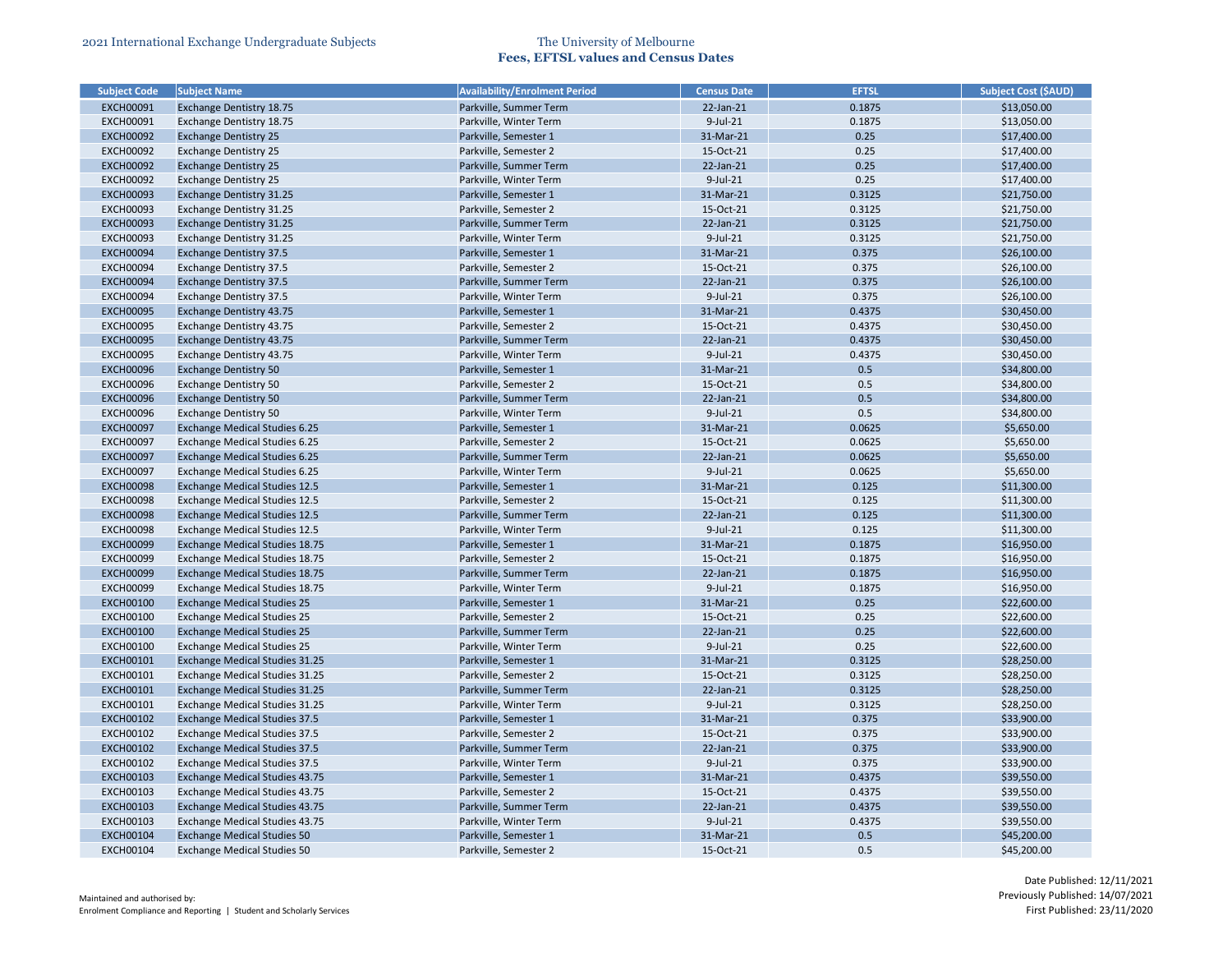| <b>Subject Code</b> | <b>Subject Name</b>                      | <b>Availability/Enrolment Period</b> | <b>Census Date</b> | <b>EFTSL</b> | <b>Subject Cost (\$AUD)</b> |
|---------------------|------------------------------------------|--------------------------------------|--------------------|--------------|-----------------------------|
| <b>EXCH00104</b>    | <b>Exchange Medical Studies 50</b>       | Parkville, Summer Term               | 22-Jan-21          | 0.5          | \$45,200.00                 |
| <b>EXCH00104</b>    | <b>Exchange Medical Studies 50</b>       | Parkville, Winter Term               | $9$ -Jul-21        | 0.5          | \$45,200.00                 |
| <b>EXCH00105</b>    | <b>Exchange Veterinary Studies 6.25</b>  | Parkville, Semester 1                | 31-Mar-21          | 0.0625       | \$4,380.00                  |
| <b>EXCH00105</b>    | Exchange Veterinary Studies 6.25         | Parkville, Semester 2                | 15-Oct-21          | 0.0625       | \$4,380.00                  |
| <b>EXCH00105</b>    | Exchange Veterinary Studies 6.25         | Parkville, Summer Term               | 22-Jan-21          | 0.0625       | \$4,380.00                  |
| <b>EXCH00105</b>    | <b>Exchange Veterinary Studies 6.25</b>  | Parkville, Winter Term               | 9-Jul-21           | 0.0625       | \$4,380.00                  |
| <b>EXCH00106</b>    | <b>Exchange Veterinary Studies 12.5</b>  | Parkville, Semester 1                | 31-Mar-21          | 0.125        | \$8,760.00                  |
| <b>EXCH00106</b>    | <b>Exchange Veterinary Studies 12.5</b>  | Parkville, Semester 2                | 15-Oct-21          | 0.125        | \$8,760.00                  |
| <b>EXCH00106</b>    | <b>Exchange Veterinary Studies 12.5</b>  | Parkville, Summer Term               | 22-Jan-21          | 0.125        | \$8,760.00                  |
| <b>EXCH00106</b>    | <b>Exchange Veterinary Studies 12.5</b>  | Parkville, Winter Term               | $9$ -Jul-21        | 0.125        | \$8,760.00                  |
| <b>EXCH00107</b>    | <b>Exchange Veterinary Studies 18.75</b> | Parkville, Semester 1                | 31-Mar-21          | 0.1875       | \$13,140.00                 |
| <b>EXCH00107</b>    | Exchange Veterinary Studies 18.75        | Parkville, Semester 2                | 15-Oct-21          | 0.1875       | \$13,140.00                 |
| <b>EXCH00107</b>    | Exchange Veterinary Studies 18.75        | Parkville, Summer Term               | 22-Jan-21          | 0.1875       | \$13,140.00                 |
| <b>EXCH00107</b>    | Exchange Veterinary Studies 18.75        | Parkville, Winter Term               | $9$ -Jul-21        | 0.1875       | \$13,140.00                 |
| <b>EXCH00108</b>    | <b>Exchange Veterinary Studies 25</b>    | Parkville, Semester 1                | 31-Mar-21          | 0.25         | \$17,520.00                 |
| <b>EXCH00108</b>    | <b>Exchange Veterinary Studies 25</b>    | Parkville, Semester 2                | 15-Oct-21          | 0.25         | \$17,520.00                 |
| <b>EXCH00108</b>    | <b>Exchange Veterinary Studies 25</b>    | Parkville, Summer Term               | 22-Jan-21          | 0.25         | \$17,520.00                 |
| <b>EXCH00108</b>    | <b>Exchange Veterinary Studies 25</b>    | Parkville, Winter Term               | $9$ -Jul-21        | 0.25         | \$17,520.00                 |
| <b>EXCH00109</b>    | Exchange Veterinary Studies 31.25        | Parkville, Semester 1                | 31-Mar-21          | 0.3125       | \$21,900.00                 |
| <b>EXCH00109</b>    | Exchange Veterinary Studies 31.25        | Parkville, Semester 2                | 15-Oct-21          | 0.3125       | \$21,900.00                 |
| <b>EXCH00109</b>    | Exchange Veterinary Studies 31.25        | Parkville, Summer Term               | 22-Jan-21          | 0.3125       | \$21,900.00                 |
| <b>EXCH00109</b>    | Exchange Veterinary Studies 31.25        | Parkville, Winter Term               | 9-Jul-21           | 0.3125       | \$21,900.00                 |
| <b>EXCH00110</b>    | <b>Exchange Veterinary Studies 37.5</b>  | Parkville, Semester 1                | 31-Mar-21          | 0.375        | \$26,280.00                 |
| EXCH00110           | <b>Exchange Veterinary Studies 37.5</b>  | Parkville, Semester 2                | 15-Oct-21          | 0.375        | \$26,280.00                 |
| <b>EXCH00110</b>    | <b>Exchange Veterinary Studies 37.5</b>  | Parkville, Summer Term               | 22-Jan-21          | 0.375        | \$26,280.00                 |
| <b>EXCH00110</b>    | <b>Exchange Veterinary Studies 37.5</b>  | Parkville, Winter Term               | $9$ -Jul-21        | 0.375        | \$26,280.00                 |
| <b>EXCH00111</b>    | Exchange Veterinary Studies 43.75        | Parkville, Semester 1                | 31-Mar-21          | 0.4375       | \$30,660.00                 |
| <b>EXCH00111</b>    | Exchange Veterinary Studies 43.75        | Parkville, Semester 2                | 15-Oct-21          | 0.4375       | \$30,660.00                 |
| <b>EXCH00111</b>    | Exchange Veterinary Studies 43.75        | Parkville, Summer Term               | 22-Jan-21          | 0.4375       | \$30,660.00                 |
| EXCH00111           | Exchange Veterinary Studies 43.75        | Parkville, Winter Term               | $9$ -Jul-21        | 0.4375       | \$30,660.00                 |
| EXCH00112           | Exchange Veterinary Studies 50           | Parkville, Semester 1                | 31-Mar-21          | 0.5          | \$35,040.00                 |
| EXCH00112           | <b>Exchange Veterinary Studies 50</b>    | Parkville, Semester 2                | 15-Oct-21          | 0.5          | \$35,040.00                 |
| <b>EXCH00112</b>    | <b>Exchange Veterinary Studies 50</b>    | Parkville, Summer Term               | 22-Jan-21          | 0.5          | \$35,040.00                 |
| <b>EXCH00112</b>    | <b>Exchange Veterinary Studies 50</b>    | Parkville, Winter Term               | $9$ -Jul-21        | 0.5          | \$35,040.00                 |
| <b>EXCH00113</b>    | <b>Exchange Education 6.25</b>           | Parkville, Semester 1                | 31-Mar-21          | 0.0625       | \$2,114.00                  |
| <b>EXCH00113</b>    | <b>Exchange Education 6.25</b>           | Parkville, Semester 2                | 15-Oct-21          | 0.0625       | \$2,114.00                  |
| <b>EXCH00113</b>    | <b>Exchange Education 6.25</b>           | Parkville, Summer Term               | 22-Jan-21          | 0.0625       | \$2,114.00                  |
| <b>EXCH00113</b>    | <b>Exchange Education 6.25</b>           | Parkville, Winter Term               | 9-Jul-21           | 0.0625       | \$2,114.00                  |
| <b>EXCH00114</b>    | <b>Exchange Education 12.5</b>           | Parkville, Semester 1                | 31-Mar-21          | 0.125        | \$4,228.00                  |
| EXCH00114           | <b>Exchange Education 12.5</b>           | Parkville, Semester 2                | 15-Oct-21          | 0.125        | \$4,228.00                  |
| <b>EXCH00114</b>    | <b>Exchange Education 12.5</b>           | Parkville, Summer Term               | 22-Jan-21          | 0.125        | \$4,228.00                  |
| EXCH00114           | <b>Exchange Education 12.5</b>           | Parkville, Winter Term               | $9$ -Jul-21        | 0.125        | \$4,228.00                  |
| <b>EXCH00115</b>    | <b>Exchange Education 18.75</b>          | Parkville, Semester 1                | 31-Mar-21          | 0.1875       | \$6,342.00                  |
| <b>EXCH00115</b>    | <b>Exchange Education 18.75</b>          | Parkville, Semester 2                | 15-Oct-21          | 0.1875       | \$6,342.00                  |
| <b>EXCH00115</b>    | <b>Exchange Education 18.75</b>          | Parkville, Summer Term               | $22$ -Jan- $21$    | 0.1875       | \$6,342.00                  |
| <b>EXCH00115</b>    | <b>Exchange Education 18.75</b>          | Parkville, Winter Term               | $9$ -Jul-21        | 0.1875       | \$6,342.00                  |
| <b>EXCH00116</b>    | <b>Exchange Education 25</b>             | Parkville, Semester 1                | 31-Mar-21          | 0.25         | \$8,456.00                  |
| <b>EXCH00116</b>    | <b>Exchange Education 25</b>             | Parkville, Semester 2                | 15-Oct-21          | 0.25         | \$8,456.00                  |
| <b>EXCH00116</b>    | <b>Exchange Education 25</b>             | Parkville, Summer Term               | $22$ -Jan- $21$    | 0.25         | \$8,456.00                  |
| <b>EXCH00116</b>    | <b>Exchange Education 25</b>             | Parkville, Winter Term               | $9$ -Jul-21        | 0.25         | \$8,456.00                  |
| EXCH00117           | <b>Exchange Education 31.25</b>          | Parkville, Semester 1                | 31-Mar-21          | 0.3125       | \$10,570.00                 |
| EXCH00117           |                                          | Parkville, Semester 2                | 15-Oct-21          | 0.3125       | \$10,570.00                 |
|                     | Exchange Education 31.25                 |                                      |                    |              |                             |

| <b>Subject Cost (\$AUD)</b> |
|-----------------------------|
| \$45,200.00                 |
| \$45,200.00                 |
| \$4,380.00                  |
| \$4,380.00                  |
| \$4,380.00                  |
| \$4,380.00                  |
| \$8,760.00                  |
| \$8,760.00                  |
| \$8,760.00                  |
| \$8,760.00                  |
| \$13,140.00                 |
| \$13,140.00                 |
| \$13,140.00                 |
| \$13,140.00                 |
| \$17,520.00                 |
| \$17,520.00                 |
| \$17,520.00                 |
| \$17,520.00                 |
| \$21,900.00                 |
| \$21,900.00                 |
| \$21,900.00                 |
| \$21,900.00                 |
| \$26,280.00                 |
| \$26,280.00                 |
| \$26,280.00                 |
| \$26,280.00                 |
| \$30,660.00                 |
| \$30,660.00                 |
| \$30,660.00                 |
| \$30,660.00                 |
| \$35,040.00                 |
| \$35,040.00                 |
| \$35,040.00                 |
| \$35,040.00                 |
| \$2,114.00                  |
| \$2,114.00                  |
| \$2,114.00                  |
| \$2,114.00                  |
| \$4,228.00                  |
| \$4,228.00                  |
| \$4,228.00                  |
| \$4,228.00                  |
| \$6,342.00                  |
| \$6,342.00                  |
| \$6,342.00                  |
| \$6,342.00                  |
| \$8,456.00                  |
| \$8,456.00                  |
| \$8,456.00                  |
| \$8,456.00                  |
| \$10,570.00                 |
| \$10,570.00                 |
|                             |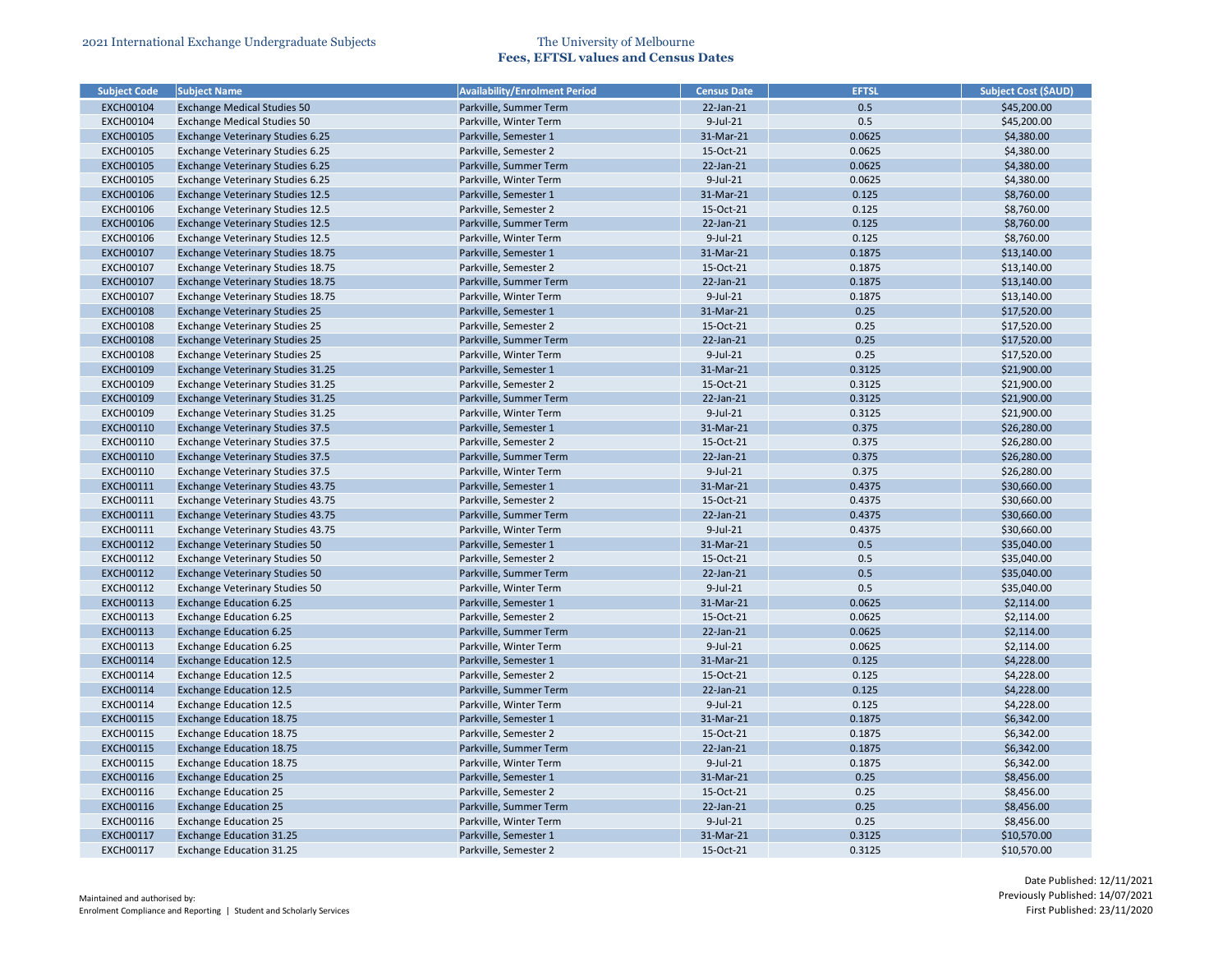| <b>Subject Code</b> | <b>Subject Name</b>                      | <b>Availability/Enrolment Period</b> | <b>Census Date</b> | <b>EFTSL</b> | <b>Subject Cost (\$AUD)</b> |
|---------------------|------------------------------------------|--------------------------------------|--------------------|--------------|-----------------------------|
| <b>EXCH00117</b>    | <b>Exchange Education 31.25</b>          | Parkville, Summer Term               | 22-Jan-21          | 0.3125       | \$10,570.00                 |
| <b>EXCH00117</b>    | <b>Exchange Education 31.25</b>          | Parkville, Winter Term               | $9$ -Jul-21        | 0.3125       | \$10,570.00                 |
| <b>EXCH00118</b>    | <b>Exchange Education 37.5</b>           | Parkville, Semester 1                | 31-Mar-21          | 0.375        | \$12,684.00                 |
| <b>EXCH00118</b>    | <b>Exchange Education 37.5</b>           | Parkville, Semester 2                | 15-Oct-21          | 0.375        | \$12,684.00                 |
| <b>EXCH00118</b>    | <b>Exchange Education 37.5</b>           | Parkville, Summer Term               | 22-Jan-21          | 0.375        | \$12,684.00                 |
| <b>EXCH00118</b>    | <b>Exchange Education 37.5</b>           | Parkville, Winter Term               | 9-Jul-21           | 0.375        | \$12,684.00                 |
| <b>EXCH00119</b>    | <b>Exchange Education 43.75</b>          | Parkville, Semester 1                | 31-Mar-21          | 0.4375       | \$14,798.00                 |
| <b>EXCH00119</b>    | <b>Exchange Education 43.75</b>          | Parkville, Semester 2                | 15-Oct-21          | 0.4375       | \$14,798.00                 |
| <b>EXCH00119</b>    | <b>Exchange Education 43.75</b>          | Parkville, Summer Term               | 22-Jan-21          | 0.4375       | \$14,798.00                 |
| <b>EXCH00119</b>    | <b>Exchange Education 43.75</b>          | Parkville, Winter Term               | $9$ -Jul-21        | 0.4375       | \$14,798.00                 |
| <b>EXCH00120</b>    | <b>Exchange Education 50</b>             | Parkville, Semester 1                | 31-Mar-21          | 0.5          | \$16,912.00                 |
| <b>EXCH00120</b>    | <b>Exchange Education 50</b>             | Parkville, Semester 2                | 15-Oct-21          | 0.5          | \$16,912.00                 |
| <b>EXCH00120</b>    | <b>Exchange Education 50</b>             | Parkville, Summer Term               | 22-Jan-21          | 0.5          | \$16,912.00                 |
| <b>EXCH00120</b>    | <b>Exchange Education 50</b>             | Parkville, Winter Term               | $9$ -Jul-21        | 0.5          | \$16,912.00                 |
| <b>EXCH00121</b>    | <b>Exchange Nursing 6.25</b>             | Parkville, Semester 1                | 31-Mar-21          | 0.0625       | \$2,064.00                  |
| <b>EXCH00121</b>    | <b>Exchange Nursing 6.25</b>             | Parkville, Semester 2                | 15-Oct-21          | 0.0625       | \$2,064.00                  |
| <b>EXCH00121</b>    | <b>Exchange Nursing 6.25</b>             | Parkville, Summer Term               | 22-Jan-21          | 0.0625       | \$2,064.00                  |
| <b>EXCH00121</b>    | <b>Exchange Nursing 6.25</b>             | Parkville, Winter Term               | 9-Jul-21           | 0.0625       | \$2,064.00                  |
| <b>EXCH00122</b>    | <b>Exchange Nursing 12.5</b>             | Parkville, Semester 1                | 31-Mar-21          | 0.125        | \$4,128.00                  |
| <b>EXCH00122</b>    | <b>Exchange Nursing 12.5</b>             | Parkville, Semester 2                | 15-Oct-21          | 0.125        | \$4,128.00                  |
| <b>EXCH00122</b>    | <b>Exchange Nursing 12.5</b>             | Parkville, Summer Term               | 22-Jan-21          | 0.125        | \$4,128.00                  |
| <b>EXCH00122</b>    | <b>Exchange Nursing 12.5</b>             | Parkville, Winter Term               | 9-Jul-21           | 0.125        | \$4,128.00                  |
| <b>EXCH00123</b>    | <b>Exchange Nursing 18.75</b>            | Parkville, Semester 1                | 31-Mar-21          | 0.1875       | \$6,192.00                  |
| <b>EXCH00123</b>    | Exchange Nursing 18.75                   | Parkville, Semester 2                | 15-Oct-21          | 0.1875       | \$6,192.00                  |
| <b>EXCH00123</b>    | <b>Exchange Nursing 18.75</b>            | Parkville, Summer Term               | 22-Jan-21          | 0.1875       | \$6,192.00                  |
| <b>EXCH00123</b>    | <b>Exchange Nursing 18.75</b>            | Parkville, Winter Term               | $9$ -Jul-21        | 0.1875       | \$6,192.00                  |
| <b>EXCH00124</b>    | <b>Exchange Nursing 25</b>               | Parkville, Semester 1                | 31-Mar-21          | 0.25         | \$8,256.00                  |
| <b>EXCH00124</b>    | <b>Exchange Nursing 25</b>               | Parkville, Semester 2                | 15-Oct-21          | 0.25         | \$8,256.00                  |
| <b>EXCH00124</b>    | <b>Exchange Nursing 25</b>               | Parkville, Summer Term               | 22-Jan-21          | 0.25         | \$8,256.00                  |
| <b>EXCH00124</b>    | <b>Exchange Nursing 25</b>               | Parkville, Winter Term               | 9-Jul-21           | 0.25         | \$8,256.00                  |
| <b>EXCH00125</b>    | <b>Exchange Nursing 31.25</b>            | Parkville, Semester 1                | 31-Mar-21          | 0.3125       | \$10,320.00                 |
| <b>EXCH00125</b>    | Exchange Nursing 31.25                   | Parkville, Semester 2                | 15-Oct-21          | 0.3125       | \$10,320.00                 |
| <b>EXCH00125</b>    | <b>Exchange Nursing 31.25</b>            | Parkville, Summer Term               | 22-Jan-21          | 0.3125       | \$10,320.00                 |
| <b>EXCH00125</b>    | <b>Exchange Nursing 31.25</b>            | Parkville, Winter Term               | $9$ -Jul-21        | 0.3125       | \$10,320.00                 |
| <b>EXCH00126</b>    | <b>Exchange Nursing 37.5</b>             | Parkville, Semester 1                | 31-Mar-21          | 0.375        | \$12,384.00                 |
| <b>EXCH00126</b>    | <b>Exchange Nursing 37.5</b>             | Parkville, Semester 2                | 15-Oct-21          | 0.375        | \$12,384.00                 |
| <b>EXCH00126</b>    | <b>Exchange Nursing 37.5</b>             | Parkville, Summer Term               | 22-Jan-21          | 0.375        | \$12,384.00                 |
| <b>EXCH00126</b>    | <b>Exchange Nursing 37.5</b>             | Parkville, Winter Term               | $9$ -Jul-21        | 0.375        | \$12,384.00                 |
| <b>EXCH00127</b>    | <b>Exchange Nursing 43.75</b>            | Parkville, Semester 1                | 31-Mar-21          | 0.4375       | \$14,448.00                 |
| <b>EXCH00127</b>    | Exchange Nursing 43.75                   | Parkville, Semester 2                | 15-Oct-21          | 0.4375       | \$14,448.00                 |
| <b>EXCH00127</b>    | <b>Exchange Nursing 43.75</b>            | Parkville, Summer Term               | 22-Jan-21          | 0.4375       | \$14,448.00                 |
| <b>EXCH00127</b>    | Exchange Nursing 43.75                   | Parkville, Winter Term               | 9-Jul-21           | 0.4375       | \$14,448.00                 |
| <b>EXCH00128</b>    | <b>Exchange Nursing 50</b>               | Parkville, Semester 1                | 31-Mar-21          | 0.5          | \$16,512.00                 |
| <b>EXCH00128</b>    | <b>Exchange Nursing 50</b>               | Parkville, Semester 2                | 15-Oct-21          | 0.5          | \$16,512.00                 |
| <b>EXCH00128</b>    | <b>Exchange Nursing 50</b>               | Parkville, Summer Term               | 22-Jan-21          | 0.5          | \$16,512.00                 |
| <b>EXCH00128</b>    | <b>Exchange Nursing 50</b>               | Parkville, Winter Term               | $9$ -Jul-21        | 0.5          | \$16,512.00                 |
| <b>EXCH00129</b>    | <b>Exchange Other Creative Arts 6.25</b> | Parkville, Semester 1                | 31-Mar-21          | 0.0625       | \$1,882.00                  |
| <b>EXCH00129</b>    | Exchange Other Creative Arts 6.25        | Parkville, Semester 2                | 15-Oct-21          | 0.0625       | \$1,882.00                  |
| <b>EXCH00129</b>    | Exchange Other Creative Arts 6.25        | Parkville, Summer Term               | 22-Jan-21          | 0.0625       | \$1,882.00                  |
| <b>EXCH00129</b>    | Exchange Other Creative Arts 6.25        | Parkville, Winter Term               | $9$ -Jul-21        | 0.0625       | \$1,882.00                  |
| <b>EXCH00130</b>    | Exchange Other Creative Arts 12.5        | Parkville, Semester 1                | 31-Mar-21          | 0.125        | \$3,764.00                  |
|                     |                                          |                                      |                    |              |                             |
| <b>EXCH00130</b>    | Exchange Other Creative Arts 12.5        | Parkville, Semester 2                | 15-Oct-21          | 0.125        | \$3,764.00                  |

| <b>Subject Cost (\$AUD)</b> |
|-----------------------------|
| \$10,570.00                 |
| \$10,570.00                 |
| \$12,684.00                 |
| \$12,684.00                 |
| \$12,684.00                 |
| \$12,684.00                 |
| \$14,798.00                 |
| \$14,798.00                 |
| \$14,798.00                 |
| \$14,798.00                 |
| \$16,912.00                 |
| \$16,912.00                 |
| \$16,912.00                 |
| \$16,912.00                 |
| \$2,064.00                  |
| \$2,064.00                  |
| \$2,064.00                  |
| \$2,064.00                  |
| \$4,128.00                  |
| \$4,128.00                  |
| \$4,128.00                  |
| \$4,128.00                  |
| \$6,192.00                  |
| \$6,192.00                  |
| \$6,192.00                  |
| \$6,192.00                  |
| \$8,256.00                  |
| \$8,256.00                  |
| \$8,256.00                  |
| \$8,256.00                  |
| \$10,320.00                 |
| \$10,320.00                 |
| \$10,320.00                 |
| \$10,320.00                 |
| \$12,384.00                 |
| \$12,384.00                 |
| \$12,384.00                 |
| \$12,384.00                 |
| \$14,448.00                 |
| \$14,448.00                 |
| \$14,448.00                 |
| \$14,448.00                 |
| \$16,512.00                 |
| \$16,512.00                 |
| \$16,512.00                 |
| \$16,512.00                 |
| \$1,882.00                  |
| \$1,882.00                  |
| \$1,882.00                  |
| \$1,882.00                  |
| \$3,764.00                  |
| \$3,764.00                  |
|                             |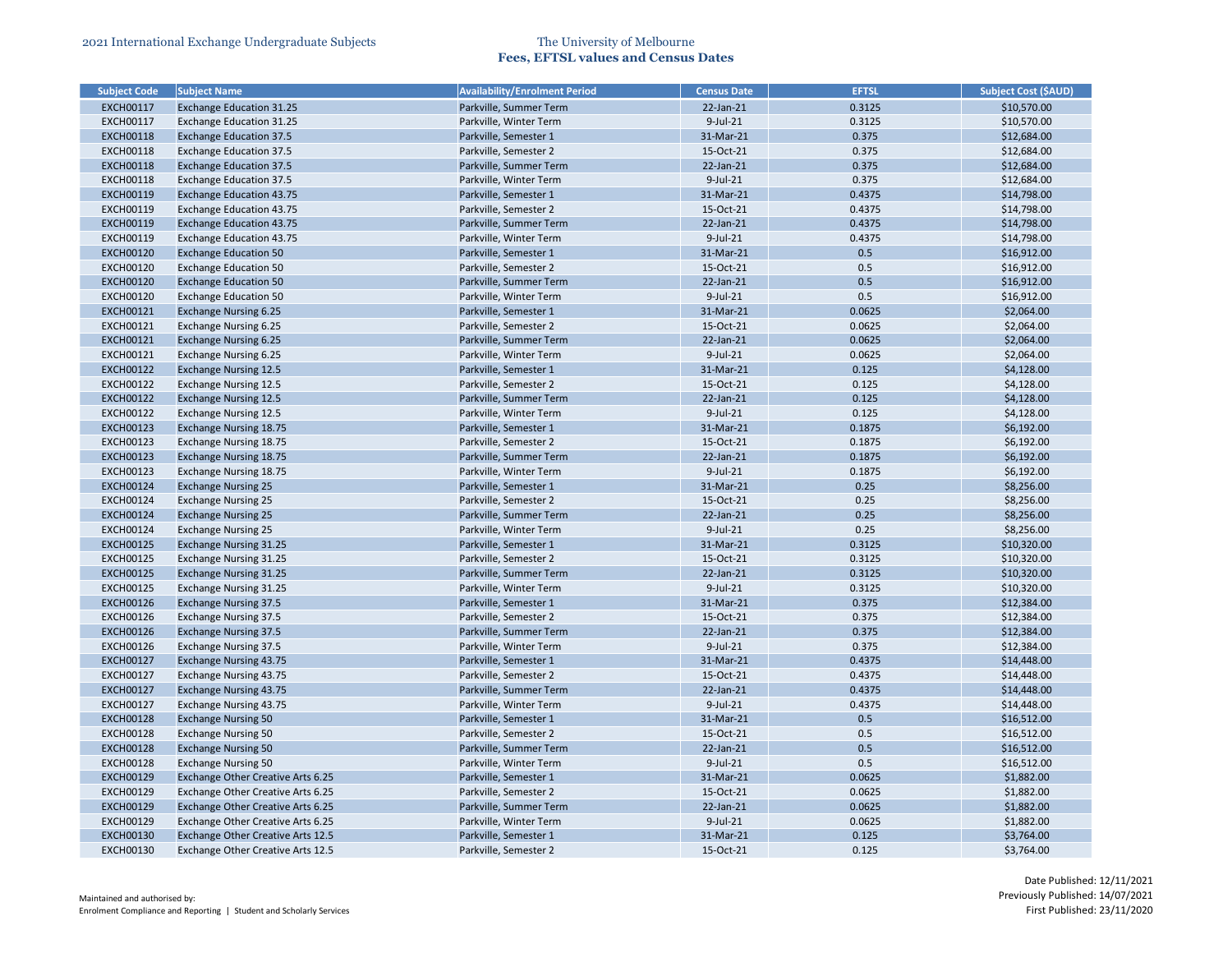| <b>Subject Code</b>                  | <b>Subject Name</b>                       | <b>Availability/Enrolment Period</b> | <b>Census Date</b> | <b>EFTSL</b>     | <b>Subject Cost (\$AUD)</b> |
|--------------------------------------|-------------------------------------------|--------------------------------------|--------------------|------------------|-----------------------------|
| <b>EXCH00130</b>                     | <b>Exchange Other Creative Arts 12.5</b>  | Parkville, Summer Term               | $22$ -Jan- $21$    | 0.125            | \$3,764.00                  |
| <b>EXCH00130</b>                     | Exchange Other Creative Arts 12.5         | Parkville, Winter Term               | 9-Jul-21           | 0.125            | \$3,764.00                  |
| <b>EXCH00131</b>                     | Exchange Other Creative Arts 18.75        | Parkville, Semester 1                | 31-Mar-21          | 0.1875           | \$5,646.00                  |
| <b>EXCH00131</b>                     | Exchange Other Creative Arts 18.75        | Parkville, Semester 2                | 15-Oct-21          | 0.1875           | \$5,646.00                  |
| <b>EXCH00131</b>                     | Exchange Other Creative Arts 18.75        | Parkville, Summer Term               | $22$ -Jan- $21$    | 0.1875           | \$5,646.00                  |
| <b>EXCH00131</b>                     | Exchange Other Creative Arts 18.75        | Parkville, Winter Term               | 9-Jul-21           | 0.1875           | \$5,646.00                  |
| <b>EXCH00132</b>                     | <b>Exchange Other Creative Arts 25</b>    | Parkville, Semester 1                | 31-Mar-21          | 0.25             | \$7,528.00                  |
| <b>EXCH00132</b>                     | <b>Exchange Other Creative Arts 25</b>    | Parkville, Semester 2                | 15-Oct-21          | 0.25             | \$7,528.00                  |
| <b>EXCH00132</b>                     | <b>Exchange Other Creative Arts 25</b>    | Parkville, Summer Term               | 22-Jan-21          | 0.25             | \$7,528.00                  |
| <b>EXCH00132</b>                     | Exchange Other Creative Arts 25           | Parkville, Winter Term               | $9$ -Jul-21        | 0.25             | \$7,528.00                  |
| <b>EXCH00133</b>                     | Exchange Other Creative Arts 31.25        | Parkville, Semester 1                | 31-Mar-21          | 0.3125           | \$9,410.00                  |
| <b>EXCH00133</b>                     | Exchange Other Creative Arts 31.25        | Parkville, Semester 2                | 15-Oct-21          | 0.3125           | \$9,410.00                  |
| <b>EXCH00133</b>                     | Exchange Other Creative Arts 31.25        | Parkville, Summer Term               | 22-Jan-21          | 0.3125           | \$9,410.00                  |
| <b>EXCH00133</b>                     | Exchange Other Creative Arts 31.25        | Parkville, Winter Term               | $9$ -Jul-21        | 0.3125           | \$9,410.00                  |
| <b>EXCH00134</b>                     | Exchange Other Creative Arts 37.5         | Parkville, Semester 1                | 31-Mar-21          | 0.375            | \$11,292.00                 |
| <b>EXCH00134</b>                     | Exchange Other Creative Arts 37.5         | Parkville, Semester 2                | 15-Oct-21          | 0.375            | \$11,292.00                 |
| <b>EXCH00134</b>                     | Exchange Other Creative Arts 37.5         | Parkville, Summer Term               | 22-Jan-21          | 0.375            | \$11,292.00                 |
| <b>EXCH00134</b>                     | Exchange Other Creative Arts 37.5         | Parkville, Winter Term               | $9$ -Jul-21        | 0.375            | \$11,292.00                 |
| <b>EXCH00135</b>                     | Exchange Other Creative Arts 43.75        | Parkville, Semester 1                | 31-Mar-21          | 0.4375           | \$13,174.00                 |
| <b>EXCH00135</b>                     | Exchange Other Creative Arts 43.75        | Parkville, Semester 2                | 15-Oct-21          | 0.4375           | \$13,174.00                 |
| <b>EXCH00135</b>                     | Exchange Other Creative Arts 43.75        | Parkville, Summer Term               | 22-Jan-21          | 0.4375           | \$13,174.00                 |
| <b>EXCH00135</b>                     | Exchange Other Creative Arts 43.75        | Parkville, Winter Term               | 9-Jul-21           | 0.4375           | \$13,174.00                 |
| <b>EXCH00136</b>                     | <b>Exchange Other Creative Arts 50</b>    | Parkville, Semester 1                | 31-Mar-21          | 0.5              | \$15,056.00                 |
| <b>EXCH00136</b>                     | Exchange Other Creative Arts 50           | Parkville, Semester 2                | 15-Oct-21          | 0.5              | \$15,056.00                 |
| <b>EXCH00136</b>                     | <b>Exchange Other Creative Arts 50</b>    | Parkville, Summer Term               | 22-Jan-21          | 0.5              | \$15,056.00                 |
| <b>EXCH00136</b>                     | Exchange Other Creative Arts 50           | Parkville, Winter Term               | 9-Jul-21           | 0.5              | \$15,056.00                 |
| <b>EXCH00137</b>                     |                                           |                                      | 31-Mar-21          | 0.0625           | \$2,792.00                  |
|                                      | Exchange Maths & Statistics 6.25          | Parkville, Semester 1                |                    |                  |                             |
| <b>EXCH00137</b>                     | Exchange Maths & Statistics 6.25          | Parkville, Semester 2                | 15-Oct-21          | 0.0625<br>0.0625 | \$2,792.00                  |
| <b>EXCH00137</b><br><b>EXCH00137</b> | Exchange Maths & Statistics 6.25          | Parkville, Summer Term               | 22-Jan-21          |                  | \$2,792.00                  |
|                                      | Exchange Maths & Statistics 6.25          | Parkville, Winter Term               | 9-Jul-21           | 0.0625           | \$2,792.00<br>\$5,584.00    |
| <b>EXCH00138</b>                     | Exchange Maths & Statistics 12.5          | Parkville, Semester 1                | 31-Mar-21          | 0.125            |                             |
| <b>EXCH00138</b>                     | Exchange Maths & Statistics 12.5          | Parkville, Semester 2                | 15-Oct-21          | 0.125            | \$5,584.00                  |
| <b>EXCH00138</b>                     | Exchange Maths & Statistics 12.5          | Parkville, Summer Term               | 22-Jan-21          | 0.125            | \$5,584.00                  |
| <b>EXCH00138</b>                     | Exchange Maths & Statistics 12.5          | Parkville, Winter Term               | $9$ -Jul-21        | 0.125            | \$5,584.00                  |
| <b>EXCH00139</b>                     | Exchange Maths & Statistics 18.75         | Parkville, Semester 1                | 31-Mar-21          | 0.1875           | \$8,376.00                  |
| <b>EXCH00139</b>                     | Exchange Maths & Statistics 18.75         | Parkville, Semester 2                | 15-Oct-21          | 0.1875           | \$8,376.00                  |
| <b>EXCH00139</b>                     | Exchange Maths & Statistics 18.75         | Parkville, Summer Term               | 22-Jan-21          | 0.1875           | \$8,376.00                  |
| <b>EXCH00139</b>                     | Exchange Maths & Statistics 18.75         | Parkville, Winter Term               | $9$ -Jul-21        | 0.1875           | \$8,376.00                  |
| <b>EXCH00140</b>                     | <b>Exchange Maths &amp; Statistics 25</b> | Parkville, Semester 1                | 31-Mar-21          | 0.25             | \$11,168.00                 |
| <b>EXCH00140</b>                     | Exchange Maths & Statistics 25            | Parkville, Semester 2                | 15-Oct-21          | 0.25             | \$11,168.00                 |
| <b>EXCH00140</b>                     | <b>Exchange Maths &amp; Statistics 25</b> | Parkville, Summer Term               | 22-Jan-21          | 0.25             | \$11,168.00                 |
| <b>EXCH00140</b>                     | Exchange Maths & Statistics 25            | Parkville, Winter Term               | 9-Jul-21           | 0.25             | \$11,168.00                 |
| <b>EXCH00141</b>                     | Exchange Maths & Statistics 31.25         | Parkville, Semester 1                | 31-Mar-21          | 0.3125           | \$13,960.00                 |
| <b>EXCH00141</b>                     | Exchange Maths & Statistics 31.25         | Parkville, Semester 2                | 15-Oct-21          | 0.3125           | \$13,960.00                 |
| <b>EXCH00141</b>                     | Exchange Maths & Statistics 31.25         | Parkville, Summer Term               | 22-Jan-21          | 0.3125           | \$13,960.00                 |
| <b>EXCH00141</b>                     | Exchange Maths & Statistics 31.25         | Parkville, Winter Term               | 9-Jul-21           | 0.3125           | \$13,960.00                 |
| <b>EXCH00142</b>                     | Exchange Maths & Statistics 37.5          | Parkville, Semester 1                | 31-Mar-21          | 0.375            | \$16,752.00                 |
| <b>EXCH00142</b>                     | Exchange Maths & Statistics 37.5          | Parkville, Semester 2                | 15-Oct-21          | 0.375            | \$16,752.00                 |
| <b>EXCH00142</b>                     | Exchange Maths & Statistics 37.5          | Parkville, Summer Term               | $22$ -Jan- $21$    | 0.375            | \$16,752.00                 |
| <b>EXCH00142</b>                     | Exchange Maths & Statistics 37.5          | Parkville, Winter Term               | 9-Jul-21           | 0.375            | \$16,752.00                 |
| <b>EXCH00143</b>                     | Exchange Maths & Statistics 43.75         | Parkville, Semester 1                | 31-Mar-21          | 0.4375           | \$19,544.00                 |
| <b>EXCH00143</b>                     | Exchange Maths & Statistics 43.75         | Parkville, Semester 2                | 15-Oct-21          | 0.4375           | \$19,544.00                 |

| <b>Subject Cost (\$AUD)</b> |
|-----------------------------|
| \$3,764.00                  |
| \$3,764.00                  |
| \$5,646.00                  |
| \$5,646.00                  |
| \$5,646.00                  |
| \$5,646.00                  |
| \$7,528.00                  |
| \$7,528.00                  |
| \$7,528.00                  |
| \$7,528.00                  |
| \$9,410.00                  |
| \$9,410.00                  |
| \$9,410.00                  |
| \$9,410.00                  |
| \$11,292.00                 |
| \$11,292.00                 |
| \$11,292.00                 |
| \$11,292.00                 |
| \$13,174.00                 |
| \$13,174.00                 |
| \$13,174.00                 |
| \$13,174.00                 |
| \$15,056.00                 |
| \$15,056.00                 |
| \$15,056.00                 |
| \$15,056.00                 |
| \$2,792.00                  |
| \$2,792.00                  |
| \$2,792.00                  |
| \$2,792.00                  |
| \$5,584.00                  |
| \$5,584.00                  |
| \$5,584.00                  |
| \$5,584.00                  |
| \$8,376.00                  |
| \$8,376.00                  |
| \$8,376.00                  |
| \$8,376.00                  |
| \$11,168.00                 |
| \$11,168.00                 |
| \$11,168.00                 |
| \$11,168.00                 |
| \$13,960.00                 |
| \$13,960.00                 |
| \$13,960.00                 |
| \$13,960.00                 |
| \$16,752.00                 |
|                             |
| \$16,752.00                 |
| \$16,752.00                 |
| \$16,752.00                 |
| \$19,544.00                 |
| \$19,544.00                 |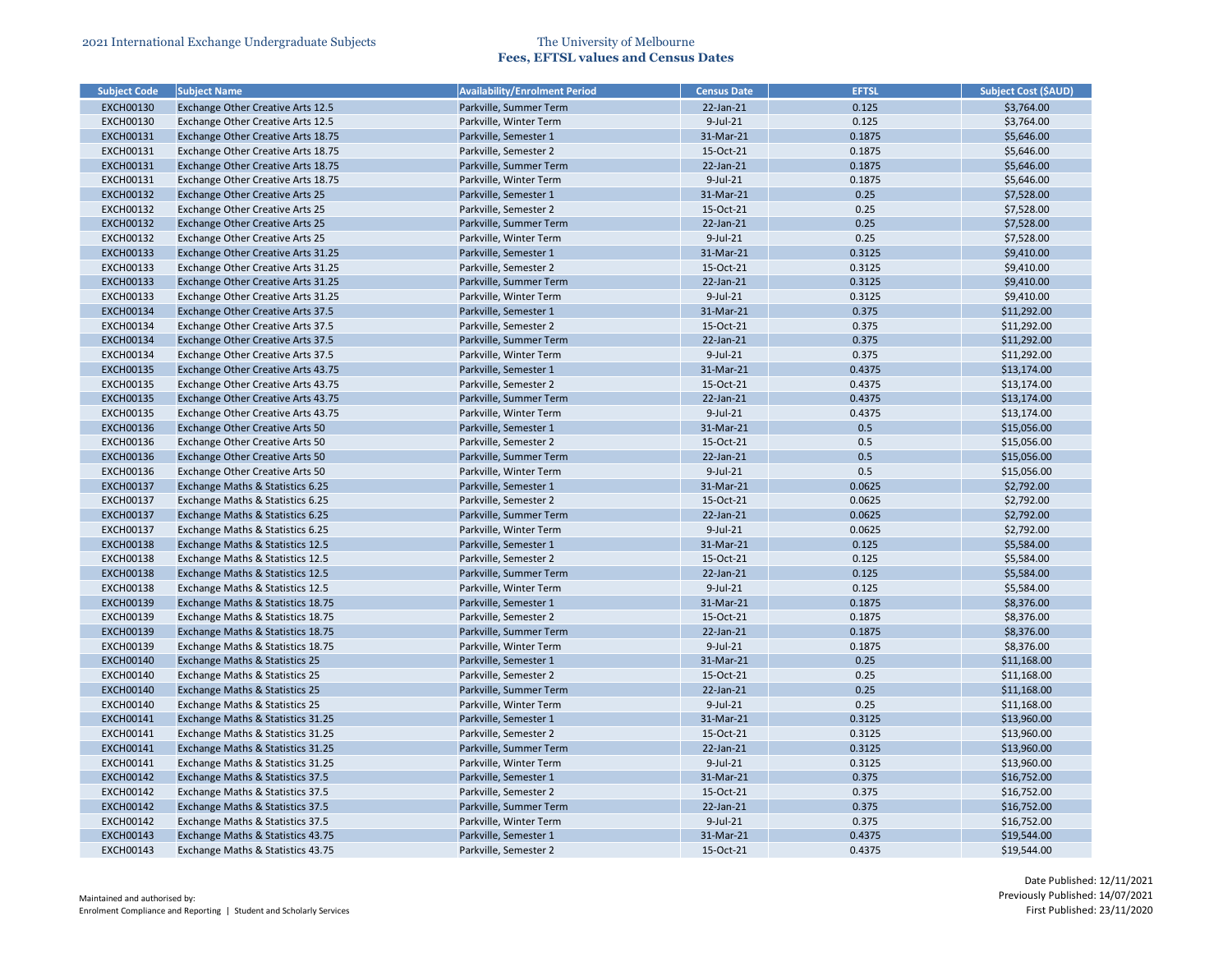| <b>Subject Code</b> | <b>Subject Name</b>                       | <b>Availability/Enrolment Period</b> | <b>Census Date</b> | <b>EFTSL</b> | <b>Subject Cost (\$AUD)</b> |
|---------------------|-------------------------------------------|--------------------------------------|--------------------|--------------|-----------------------------|
| <b>EXCH00143</b>    | Exchange Maths & Statistics 43.75         | Parkville, Summer Term               | $22$ -Jan- $21$    | 0.4375       | \$19,544.00                 |
| <b>EXCH00143</b>    | Exchange Maths & Statistics 43.75         | Parkville, Winter Term               | $9$ -Jul-21        | 0.4375       | \$19,544.00                 |
| <b>EXCH00144</b>    | <b>Exchange Maths &amp; Statistics 50</b> | Parkville, Semester 1                | 31-Mar-21          | 0.5          | \$22,336.00                 |
| <b>EXCH00144</b>    | Exchange Maths & Statistics 50            | Parkville, Semester 2                | 15-Oct-21          | 0.5          | \$22,336.00                 |
| <b>EXCH00144</b>    | <b>Exchange Maths &amp; Statistics 50</b> | Parkville, Summer Term               | 22-Jan-21          | 0.5          | \$22,336.00                 |
| <b>EXCH00144</b>    | Exchange Maths & Statistics 50            | Parkville, Winter Term               | 9-Jul-21           | 0.5          | \$22,336.00                 |
| <b>EXCH00145</b>    | Exchange Other Health 6.25                | Parkville, Semester 1                | 31-Mar-21          | 0.0625       | \$2,724.00                  |
| <b>EXCH00145</b>    | Exchange Other Health 6.25                | Parkville, Semester 2                | 15-Oct-21          | 0.0625       | \$2,724.00                  |
| <b>EXCH00145</b>    | Exchange Other Health 6.25                | Parkville, Summer Term               | 22-Jan-21          | 0.0625       | \$2,724.00                  |
| <b>EXCH00145</b>    | Exchange Other Health 6.25                | Parkville, Winter Term               | $9$ -Jul-21        | 0.0625       | \$2,724.00                  |
| <b>EXCH00146</b>    | Exchange Other Health 12.5                | Parkville, Semester 1                | 31-Mar-21          | 0.125        | \$5,448.00                  |
| <b>EXCH00146</b>    | Exchange Other Health 12.5                | Parkville, Semester 2                | 15-Oct-21          | 0.125        | \$5,448.00                  |
| <b>EXCH00146</b>    | Exchange Other Health 12.5                | Parkville, Summer Term               | 22-Jan-21          | 0.125        | \$5,448.00                  |
| <b>EXCH00146</b>    | Exchange Other Health 12.5                | Parkville, Winter Term               | 9-Jul-21           | 0.125        | \$5,448.00                  |
| <b>EXCH00147</b>    | Exchange Other Health 18.75               | Parkville, Semester 1                | 31-Mar-21          | 0.1875       | \$8,172.00                  |
| <b>EXCH00147</b>    | Exchange Other Health 18.75               | Parkville, Semester 2                | 15-Oct-21          | 0.1875       | \$8,172.00                  |
| <b>EXCH00147</b>    | Exchange Other Health 18.75               | Parkville, Summer Term               | 22-Jan-21          | 0.1875       | \$8,172.00                  |
| <b>EXCH00147</b>    | Exchange Other Health 18.75               | Parkville, Winter Term               | $9$ -Jul-21        | 0.1875       | \$8,172.00                  |
| <b>EXCH00148</b>    | <b>Exchange Other Health 25</b>           | Parkville, Semester 1                | 31-Mar-21          | 0.25         | \$10,896.00                 |
| <b>EXCH00148</b>    | Exchange Other Health 25                  | Parkville, Semester 2                | 15-Oct-21          | 0.25         | \$10,896.00                 |
| <b>EXCH00148</b>    | <b>Exchange Other Health 25</b>           | Parkville, Summer Term               | $22$ -Jan- $21$    | 0.25         | \$10,896.00                 |
| <b>EXCH00148</b>    | Exchange Other Health 25                  | Parkville, Winter Term               | 9-Jul-21           | 0.25         | \$10,896.00                 |
| <b>EXCH00149</b>    | Exchange Other Health 31.25               | Parkville, Semester 1                | 31-Mar-21          | 0.3125       | \$13,620.00                 |
| <b>EXCH00149</b>    | Exchange Other Health 31.25               | Parkville, Semester 2                | 15-Oct-21          | 0.3125       | \$13,620.00                 |
| <b>EXCH00149</b>    | Exchange Other Health 31.25               | Parkville, Summer Term               | 22-Jan-21          | 0.3125       | \$13,620.00                 |
| <b>EXCH00149</b>    | Exchange Other Health 31.25               | Parkville, Winter Term               | $9$ -Jul-21        | 0.3125       | \$13,620.00                 |
| <b>EXCH00150</b>    | Exchange Other Health 37.5                | Parkville, Semester 1                | 31-Mar-21          | 0.375        | \$16,344.00                 |
| <b>EXCH00150</b>    | Exchange Other Health 37.5                | Parkville, Semester 2                | 15-Oct-21          | 0.375        | \$16,344.00                 |
| <b>EXCH00150</b>    | Exchange Other Health 37.5                | Parkville, Summer Term               | 22-Jan-21          | 0.375        | \$16,344.00                 |
| <b>EXCH00150</b>    | Exchange Other Health 37.5                | Parkville, Winter Term               | $9$ -Jul-21        | 0.375        | \$16,344.00                 |
| <b>EXCH00151</b>    | Exchange Other Health 43.75               | Parkville, Semester 1                | 31-Mar-21          | 0.4375       | \$19,068.00                 |
| <b>EXCH00151</b>    | Exchange Other Health 43.75               | Parkville, Semester 2                | 15-Oct-21          | 0.4375       | \$19,068.00                 |
| <b>EXCH00151</b>    | Exchange Other Health 43.75               | Parkville, Summer Term               | $22$ -Jan- $21$    | 0.4375       | \$19,068.00                 |
| <b>EXCH00151</b>    | Exchange Other Health 43.75               | Parkville, Winter Term               | $9$ -Jul-21        | 0.4375       | \$19,068.00                 |
| <b>EXCH00152</b>    | <b>Exchange Other Health 50</b>           | Parkville, Semester 1                | 31-Mar-21          | 0.5          | \$21,792.00                 |
| <b>EXCH00152</b>    | Exchange Other Health 50                  | Parkville, Semester 2                | 15-Oct-21          | 0.5          | \$21,792.00                 |
| <b>EXCH00152</b>    | <b>Exchange Other Health 50</b>           | Parkville, Summer Term               | $22$ -Jan- $21$    | 0.5          | \$21,792.00                 |
| <b>EXCH00152</b>    | Exchange Other Health 50                  | Parkville, Winter Term               | 9-Jul-21           | 0.5          | \$21,792.00                 |
| <b>EXCH00202</b>    | Exchange II Arts 12.5                     | Parkville, Semester 1                | 31-Mar-21          | 0.125        | \$4,228.00                  |
| <b>EXCH00202</b>    | Exchange II Arts 12.5                     | Parkville, Semester 2                | 15-Oct-21          | 0.125        | \$4,228.00                  |
| <b>EXCH00202</b>    | Exchange II Arts 12.5                     | Parkville, Summer Term               | $22$ -Jan- $21$    | 0.125        | \$4,228.00                  |
| <b>EXCH00202</b>    | Exchange II Arts 12.5                     | Parkville, Winter Term               | 9-Jul-21           | 0.125        | \$4,228.00                  |
| <b>EXCH00204</b>    | <b>Exchange II Arts 25</b>                | Parkville, Semester 1                | 31-Mar-21          | 0.25         | \$8,456.00                  |
| <b>EXCH00204</b>    | Exchange II Arts 25                       | Parkville, Semester 2                | 15-Oct-21          | 0.25         | \$8,456.00                  |
| <b>EXCH00204</b>    |                                           | Parkville, Summer Term               | $22$ -Jan- $21$    | 0.25         | \$8,456.00                  |
|                     | <b>Exchange II Arts 25</b>                | Parkville, Winter Term               | $9$ -Jul-21        | 0.25         |                             |
| <b>EXCH00204</b>    | Exchange II Arts 25                       |                                      |                    |              | \$8,456.00                  |
| <b>EXCH00258</b>    | Exchange II Science 12.5                  | Parkville, Semester 1                | 31-Mar-21          | 0.125        | \$5,808.00                  |
| <b>EXCH00258</b>    | Exchange II Science 12.5                  | Parkville, Semester 2                | 15-Oct-21          | 0.125        | \$5,808.00                  |
| <b>EXCH00258</b>    | <b>Exchange II Science 12.5</b>           | Parkville, Summer Term               | $22$ -Jan- $21$    | 0.125        | \$5,808.00                  |
| <b>EXCH00258</b>    | Exchange II Science 12.5                  | Parkville, Winter Term               | $9$ -Jul-21        | 0.125        | \$5,808.00                  |
| <b>EXCH00260</b>    | <b>Exchange II Science 25</b>             | Parkville, Semester 1                | 31-Mar-21          | 0.25         | \$11,616.00                 |
| <b>EXCH00260</b>    | Exchange II Science 25                    | Parkville, Semester 2                | 15-Oct-21          | 0.25         | \$11,616.00                 |

| <b>Subject Cost (\$AUD)</b> |
|-----------------------------|
| \$19,544.00                 |
| \$19,544.00                 |
| \$22,336.00                 |
| \$22,336.00                 |
| \$22,336.00                 |
| \$22,336.00                 |
| \$2,724.00                  |
| \$2,724.00                  |
| \$2,724.00                  |
| \$2,724.00                  |
| \$5,448.00                  |
| \$5,448.00                  |
| \$5,448.00                  |
| \$5,448.00                  |
| \$8,172.00                  |
| \$8,172.00                  |
| \$8,172.00                  |
| \$8,172.00                  |
| \$10,896.00                 |
| \$10,896.00                 |
| \$10,896.00                 |
| \$10,896.00                 |
| \$13,620.00                 |
| \$13,620.00                 |
| \$13,620.00                 |
| \$13,620.00                 |
| \$16,344.00                 |
| \$16,344.00                 |
| \$16,344.00                 |
| \$16,344.00                 |
| \$19,068.00                 |
| \$19,068.00                 |
| \$19,068.00                 |
| \$19,068.00                 |
| \$21,792.00                 |
| \$21,792.00                 |
| \$21,792.00                 |
| \$21,792.00                 |
| \$4,228.00                  |
| \$4,228.00                  |
| \$4,228.00                  |
| \$4,228.00                  |
| \$8,456.00                  |
| \$8,456.00                  |
| \$8,456.00                  |
| \$8,456.00                  |
| \$5,808.00                  |
|                             |
| \$5,808.00                  |
| \$5,808.00                  |
| \$5,808.00                  |
| \$11,616.00                 |
| \$11,616.00                 |